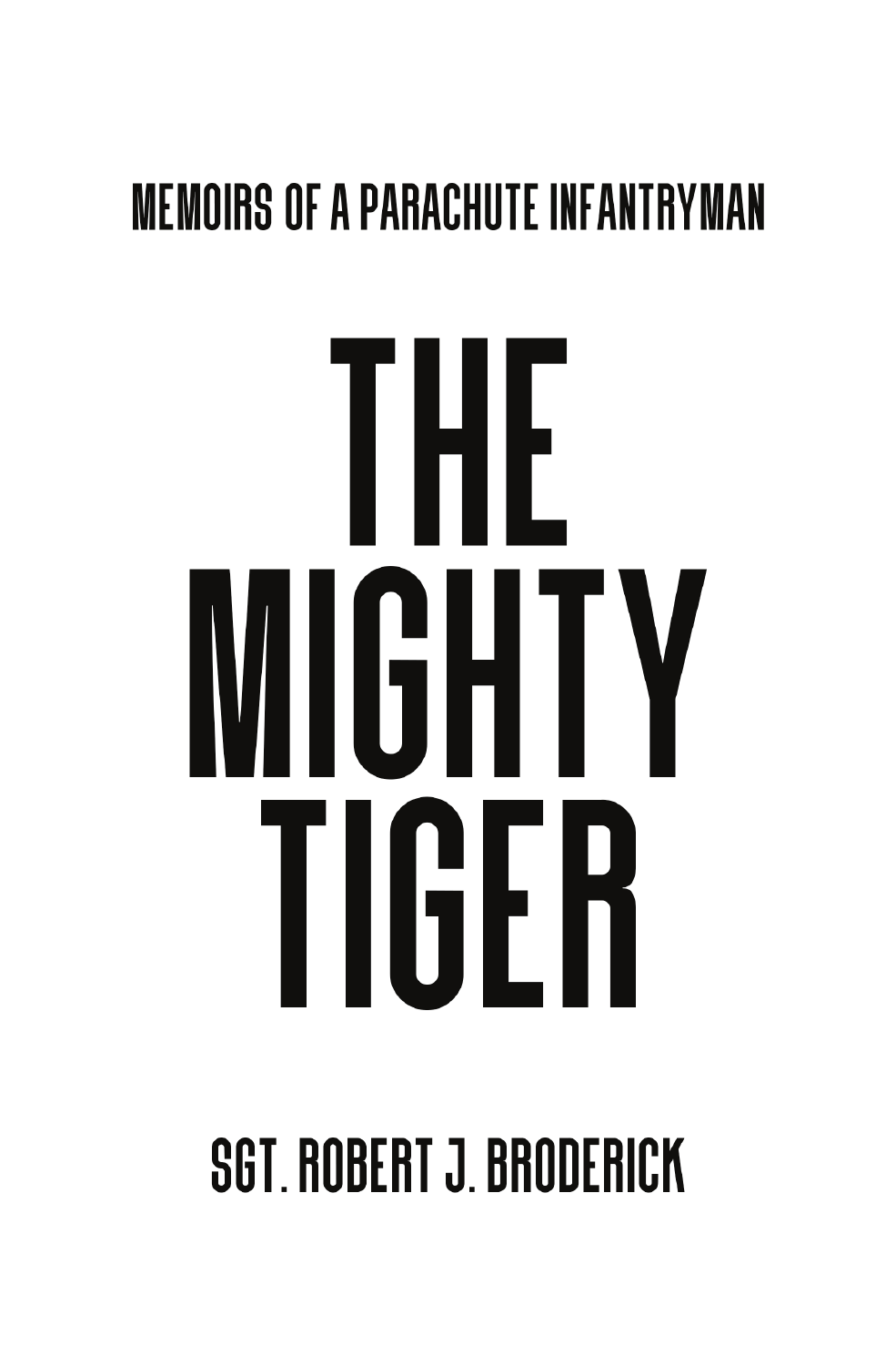

Visit Shine-A-Light Press on our website: www.ShineALightPress. com;

> on Twitter: @SALPress; and on Instagram: @ShineALightCorp

The Shine-A-Light Press logo is a trademark of Shine-A-Light Corp.

The Mighty Tiger: Memoirs of a Parachute Infantryman Copyright © 2022 by Robert T. Broderick

All rights reserved. First edition published by Shine-A-Light Press and printed in June, 2022. Shine-A-Light Press and associated logos are trademarks and/or are registered trademarks of Shine-A-Light Corp. No part of this publication may be reproduced, stored in a retrieval system, or transmitted in any form or by any means, electronic, mechanical, photocopying, recording, or otherwise without written permission of Shine-A-Light Corp. For information regarding permission, please contact the permissions department at www. shinealightcorp.com.

Edited by Chris and Andrea Elston. Book layout and design by Chris Elston. Cover design by Liana Moisescu

Library of Congress Control Number: 2022938972

ISBN: 978-1-953158-86-4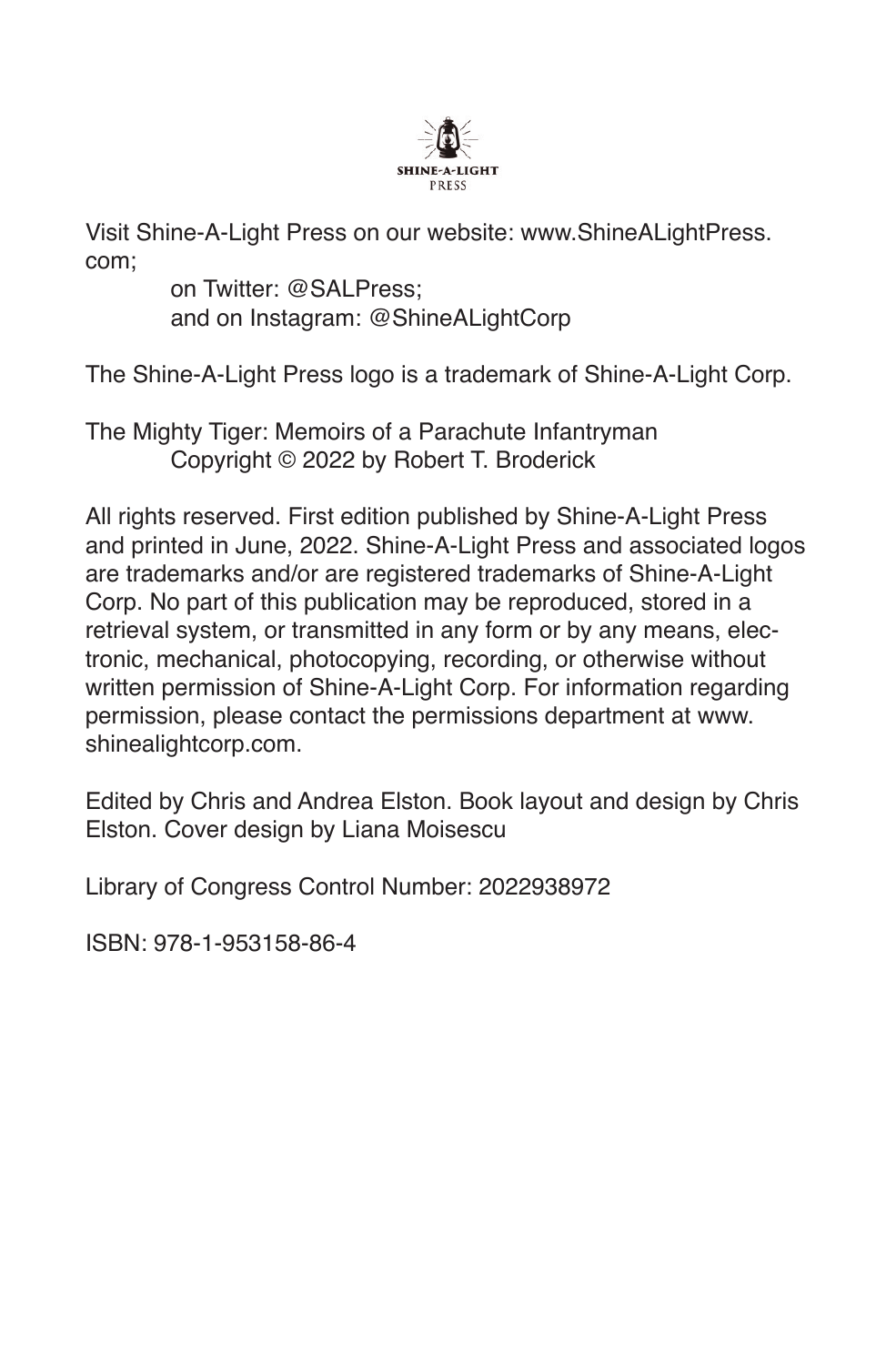For my darling wife and our wonderful children, grandchildren, and great grandchildren.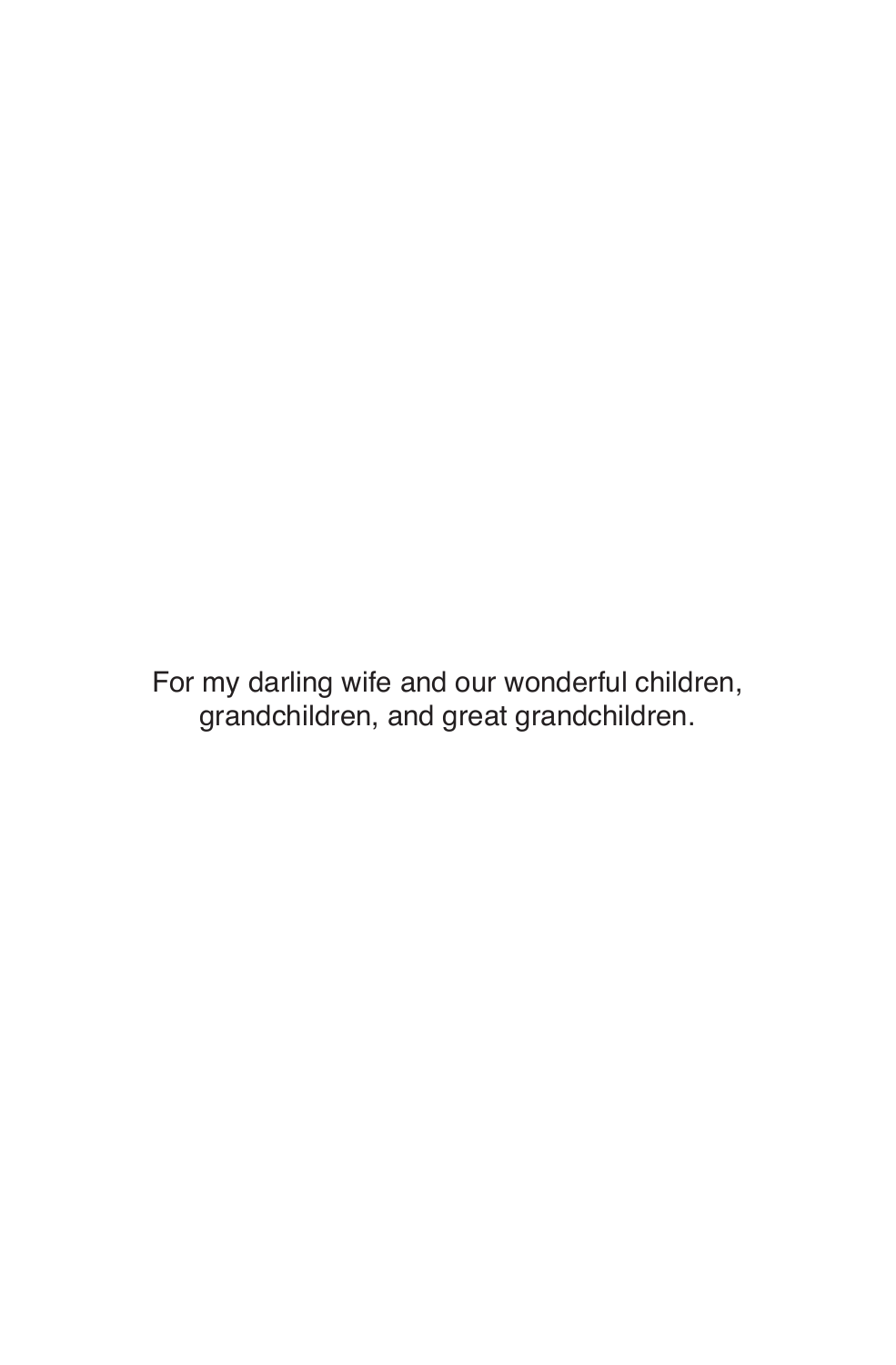### ACKNOWLEDGMENTS

Much of the memorabilia that I had accumulated during the war years would have continued to languish at the bottom of some desk drawer had it not been for the gentle, if not persistent plodding of my wife and daughters. They had insisted I could put together the bits and pieces to come up with a history of my life in uniform. Considering that it all happened over a half century ago, I had grave doubts as to the prospects for success.

I can't remember when I started this, but as the months slipped by, I often said to hell with it and just gave up. But my lovely ladies would have none of that, so I struggled forward.

It was my big girl, Carol, who kept the project alive. She had repeatedly put up with my mental lapses, disjointed and repetitious paragraphs, countless mistakes and more re-writes than can be imagined. Without her, this brief narrative would not have happened.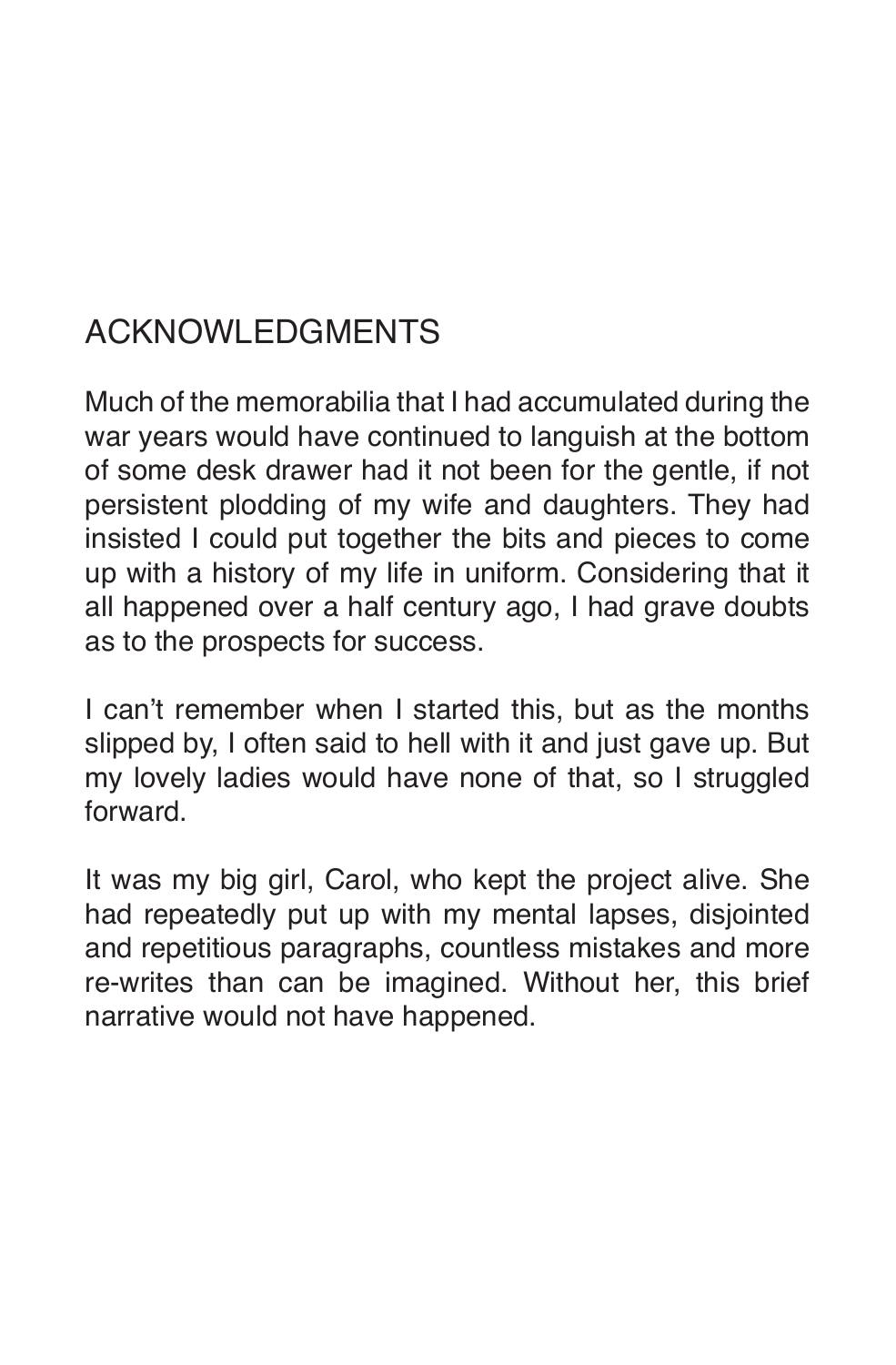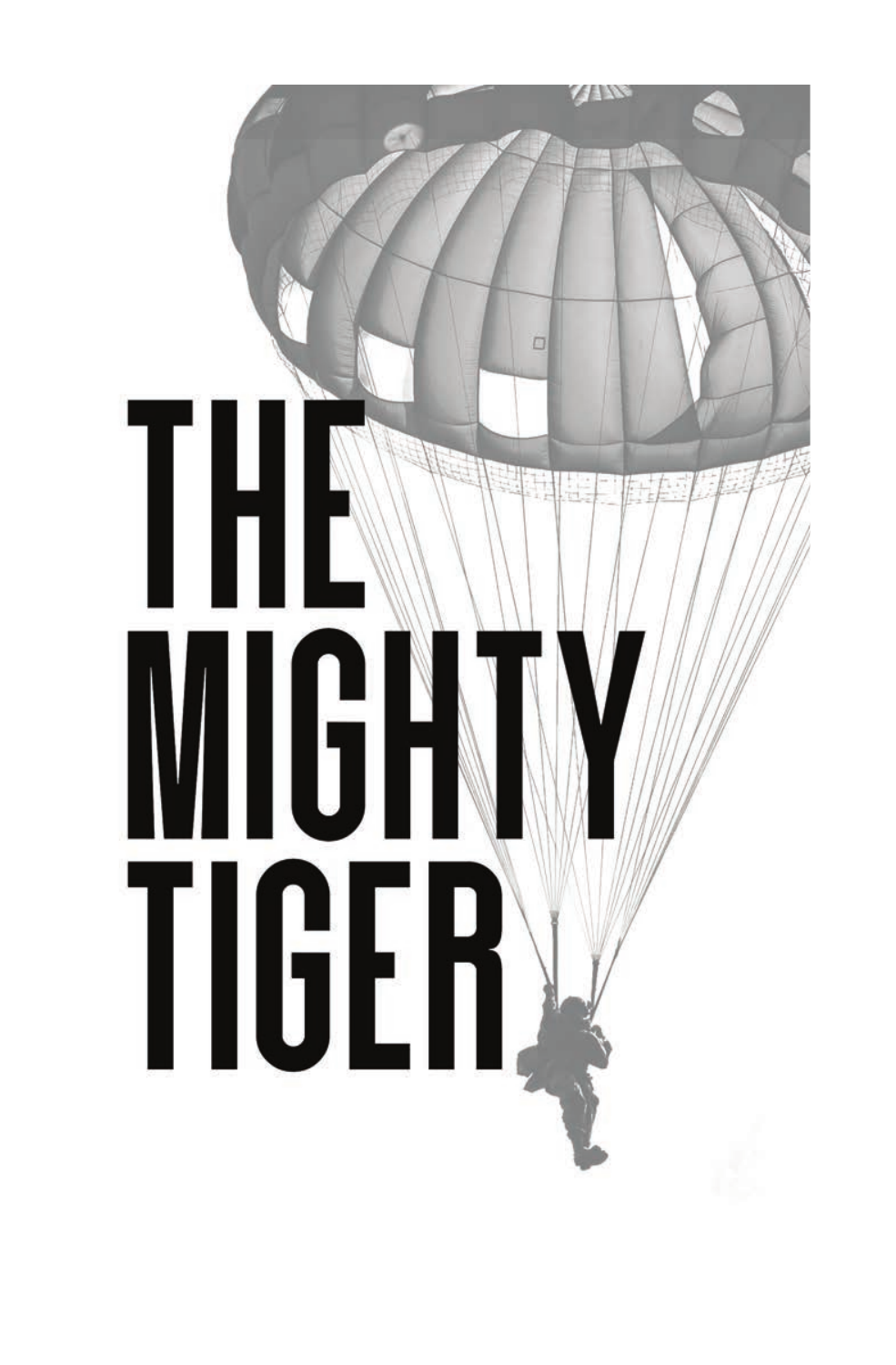you probably will find my mimoiss interesting ever though they are parily subjective and written with my children and grand children in mind: No blood an guts, hooge nor ladies. And I have skipped hitare sometime macabie, possibly illegal, immoral and. other details of life in the Paratroops that helped a retain our sanity. That stuff is best left for the reunions wherein we can be to each other with impunity. Mimory bung what it is I make no claim as to histoned accuracy wer fastual accounting of what m or may not have transpired during those long monte But in many ways the photos, letters and other memorbilia that I had stand away long ago. when minories of events were still fresh - have hely put most of the puces together. When my eldist granddaughter was about ten ye old she sat down at her grandmothers typewriter a pecked out a brief synopsis of life as she ruwed it. Among other things, her grandmother was the "on Medless to say the family picked up on that mily tiger and over time I became the Mighty light is my wege, children and grandchildren. Hence the title of my huif minors.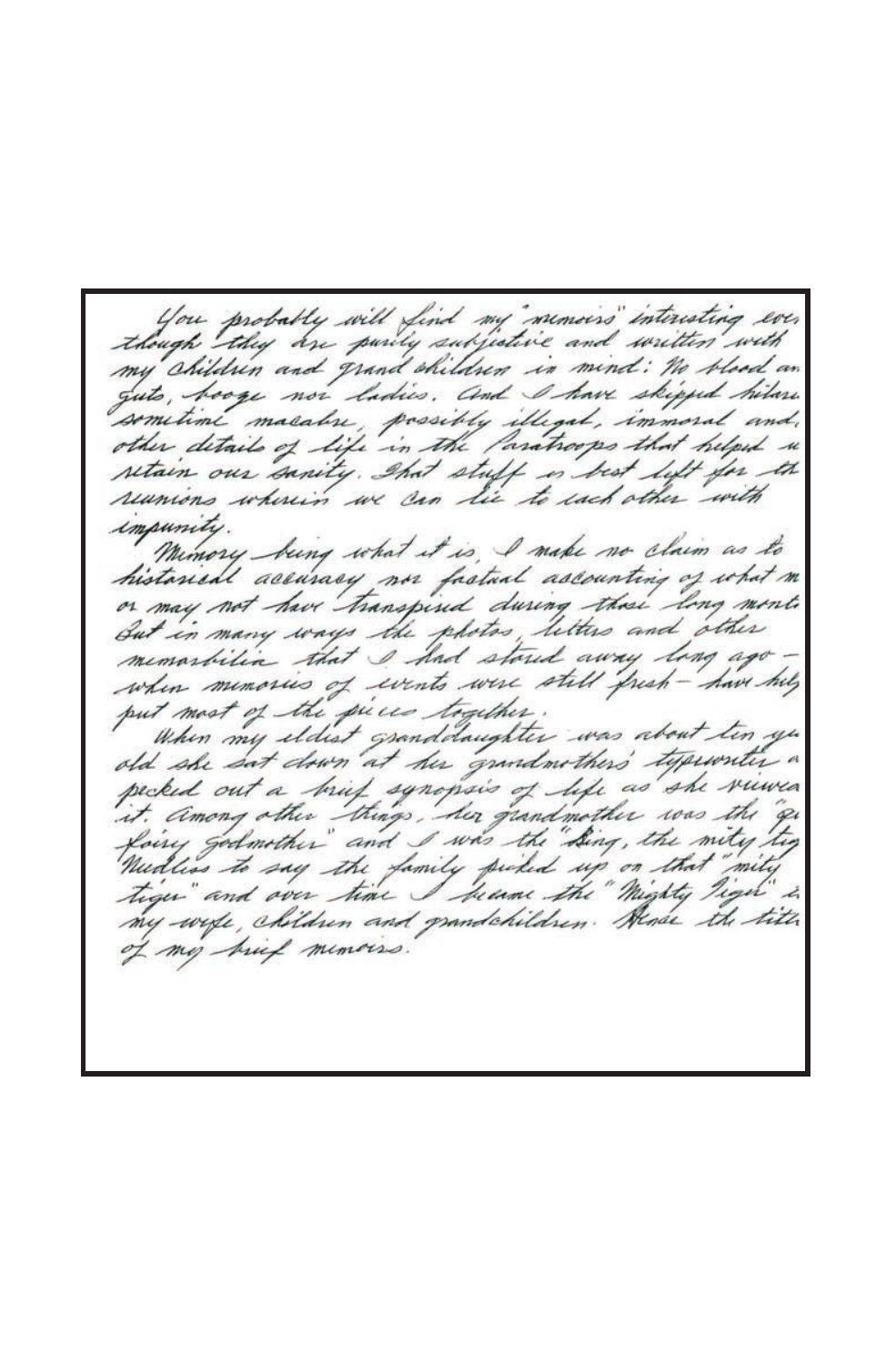*War is a country no traveler ever forgets. It haunts those who survive*  the journey as no other experience. The memories of war cling to the *mind with astonishing tenacity, and sometimes, in the dark of night*  when the glow of your cigarette is a distant fire in some place most *people have never heard of, nothing seems to equal their demand for attention.*

#### Author unknown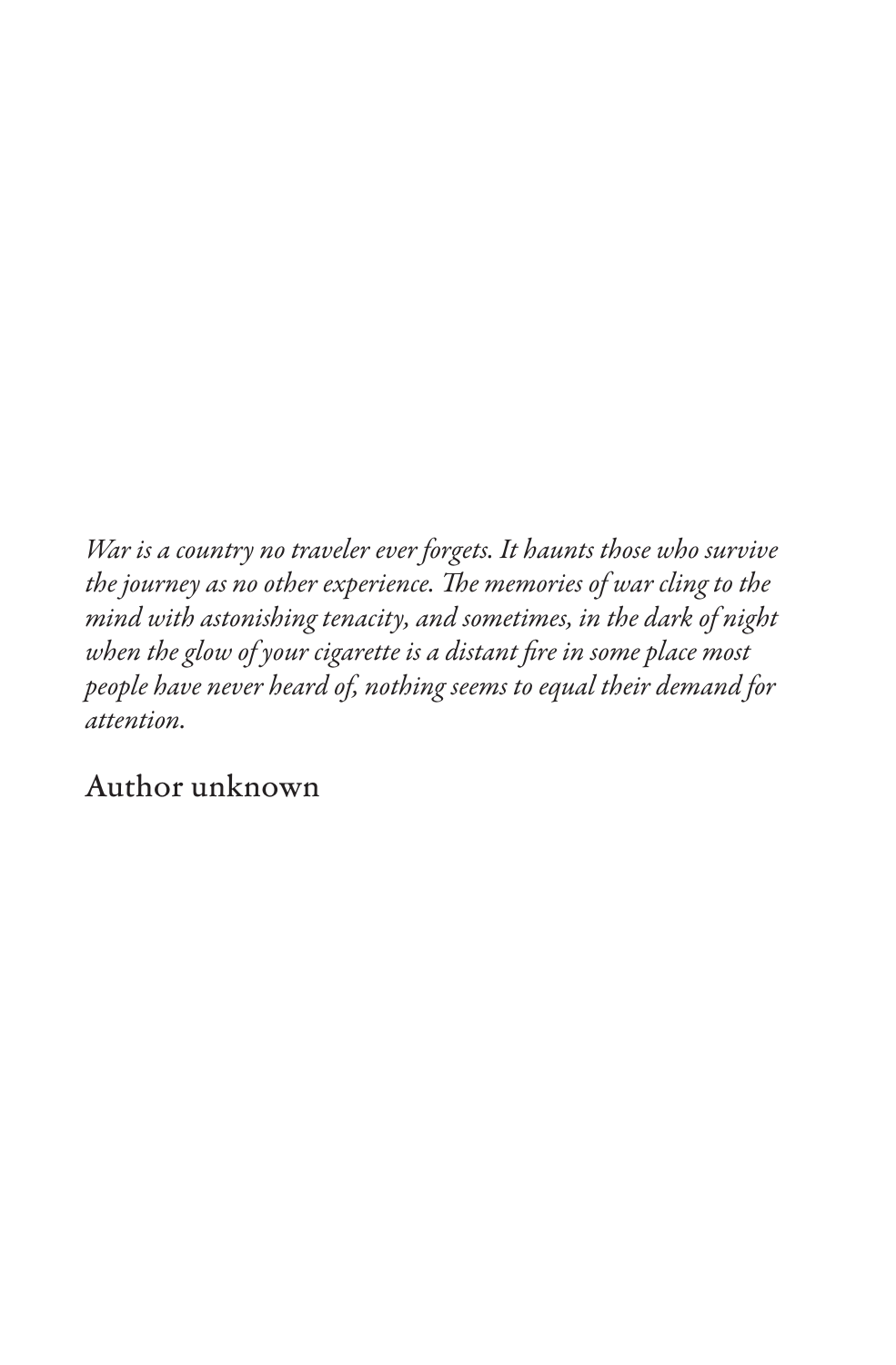\_\_\_\_\_\_\_\_\_\_\_\_\_\_\_\_\_\_\_\_\_\_\_\_\_\_\_\_\_\_\_\_\_\_\_\_

*Somehow fate seems to lie in wait for the unwary. How could I have possibly known that the infantry was in my future and would forever cast its shadow over my life?*

The evening of December 11, 1939, Dick Gaston came into the local drug store at the corner of 45th and Latona where Stan Bever was playing the store's only pinball machine as Bill Parfitt and I watched. Dick was a corporal in Headquarters Battery, 2nd Battalion, 146th Field Artillery, Washington National Guard. His uniform was the standard WWI type artilleryman's "boots and britches," and we decided, as a laugh, to go down to the new armory and watch Dick "march."

I don't know who decided we ought to enlist, but enlist we did. Actually, upon further reflection, it must have been Stan as he was the first to do it. Oddly, both Bill and I had been talking about joining the Naval Air Reserve at Sand Point, but at the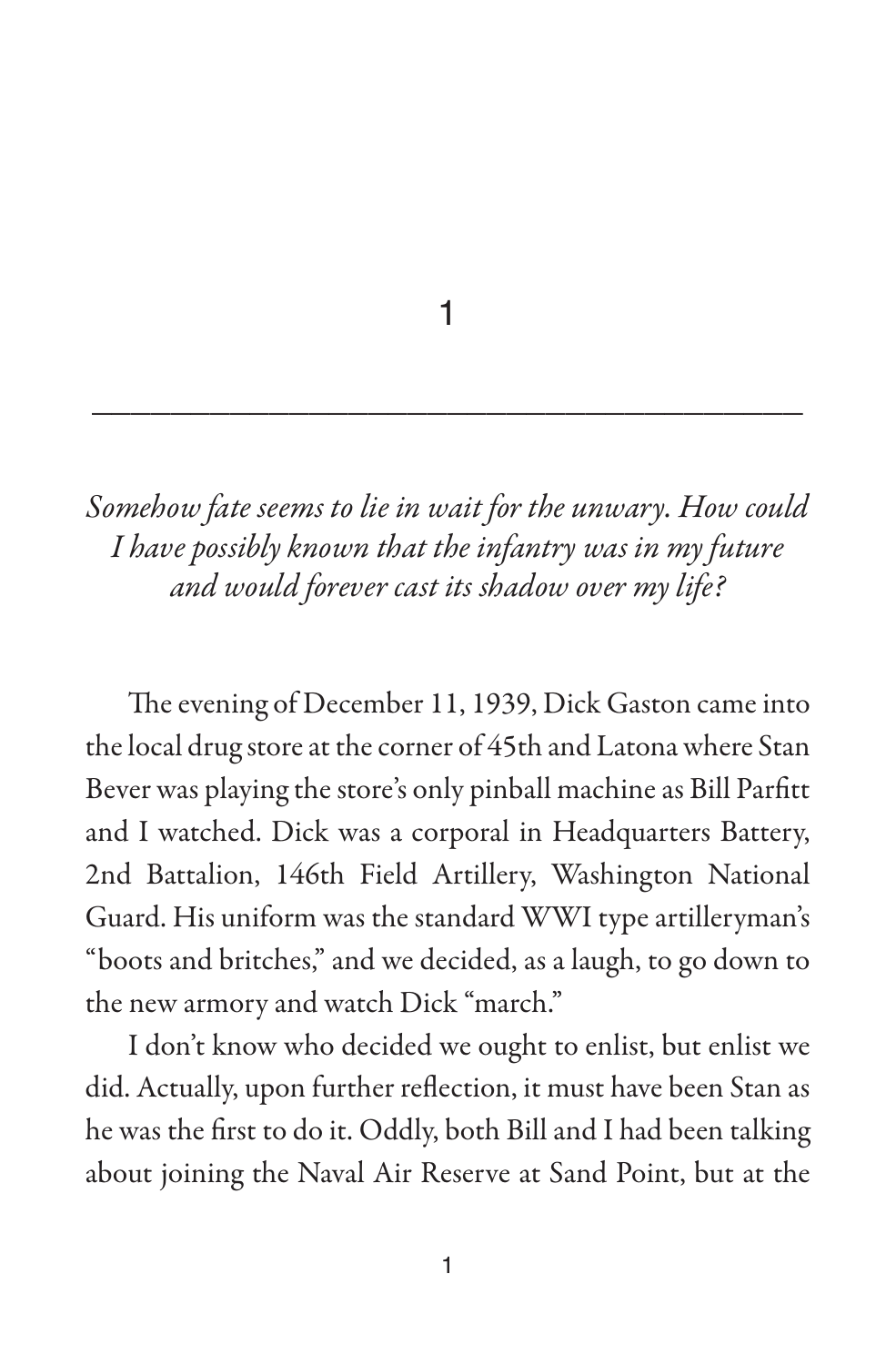time I was not quite old enough. As it was, I had to lie about my age to join the Guards. And so, the three of us, Stan, Bill and I – the three Musketeers – lightly entered into something that was to profoundly affect our lives.

When I told my father what I had done, he just wondered aloud if it had been the right thing to do, but recognized that my brother, John, was already in the Naval Reserve, and Tom was in the ROTC at the University of Washington and would soon transfer to the 205th Coast Artillery, Washington National Guard, as a sergeant.

Initially, we were issued uniforms of WWI vintage: coarse wool, whatever sizes were available. But just before summer camp at Camp Murray, located adjacent to Army and Air Force Joint Base Lewis-McChord, we were issued regulation OD's, and the boots, britches, and heavy woolens were gone forever.

With the war in Europe in progress, our drill nights went from once a week to twice a week. As a private, I received one dollar a drill night. So now I was making two dollars a week. Not bad – a small but welcome addition to my empty pocketbook in the very tough job market of 1940.

That summer saw us at Camp Murray for participation in Army maneuvers. I was a message center clerk. The regular Army men considered us Boy Scouts and paid but passing contempt for us. But, at our level, it made little difference, and all of us enjoyed Army life in the field. But I do remember one evening, as an infantry outfit from Montana came through our area on a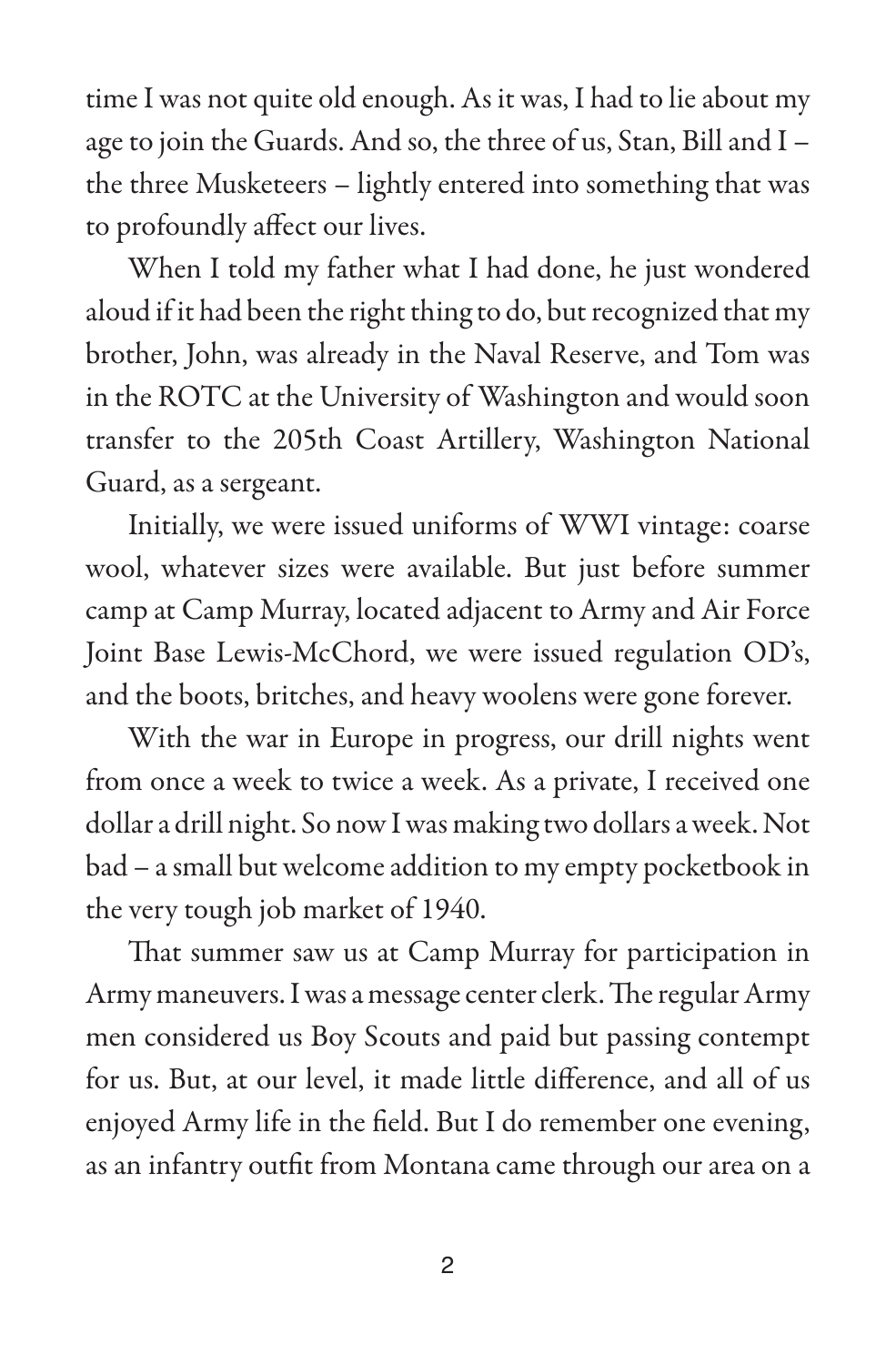"forced" march, sweating, cursing, and stumbling along, burdened with rifles and heavy packs and all the other paraphernalia of the foot soldier. We thought they were nuts. Somehow fate seems to lie in wait for the unwary. How could I possibly have known that the infantry was in my future and would forever cast its shadow over my life?

On the 16th of September in 1940, the Guard was inducted into Federal Service for a year of active duty. For Stan and Bill it was to be five long years of active service including forty-one months in the South Pacific. For me, it was just nine days. I was given a medical discharge because of malfunctioning kidneys.

It is hard for me, even after all these years, to describe the utter personal devastation of suddenly finding myself on the outside, cut off from my life-long buddies because of something I neither understood, nor was prepared for. Especially since a civilian doctor, who was a prominent kidney specialist in Seattle, could find nothing fundamentally wrong.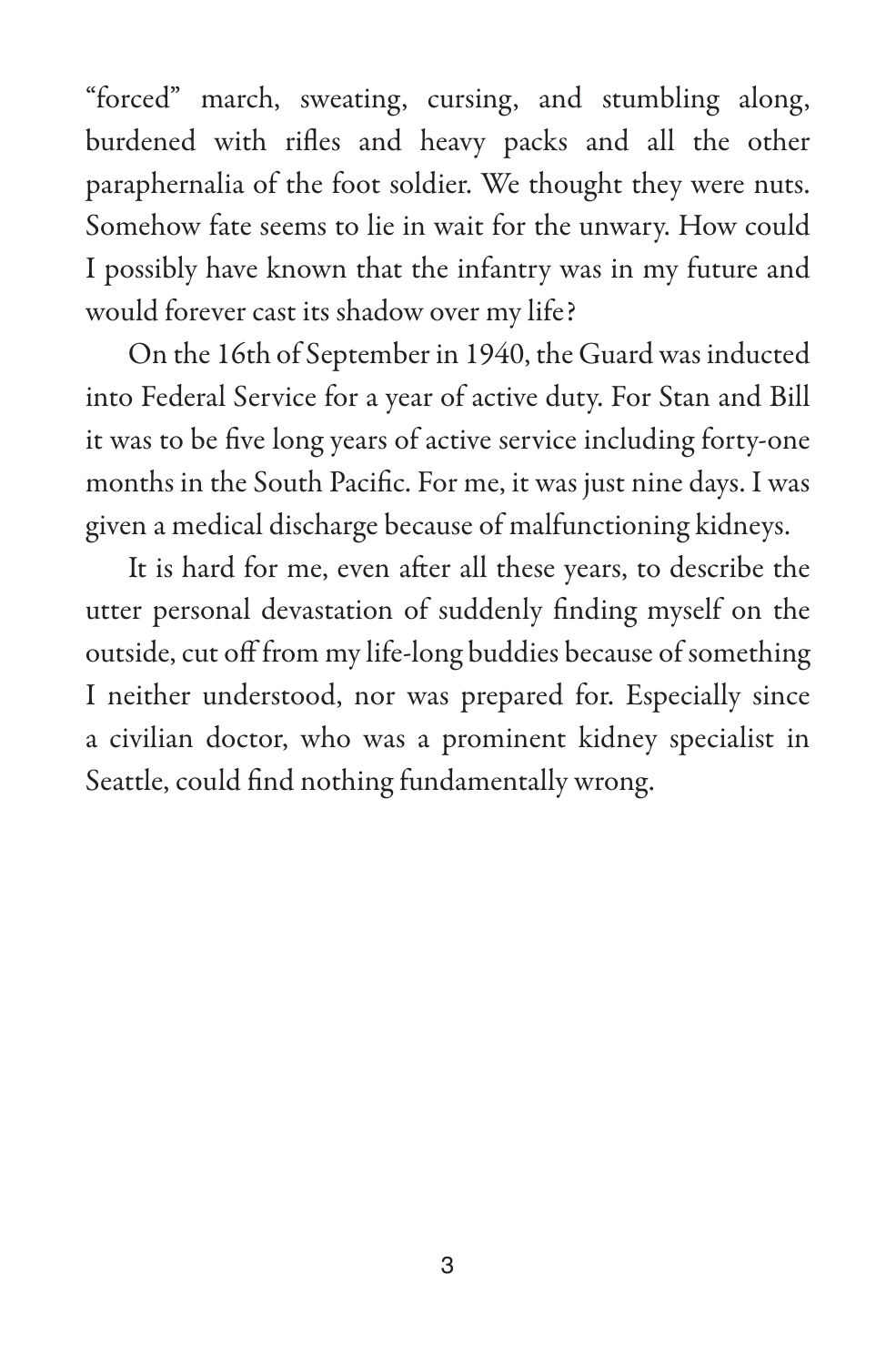

Pvt. Bob Broderick 146th Field Artillery Washington National Guard 1940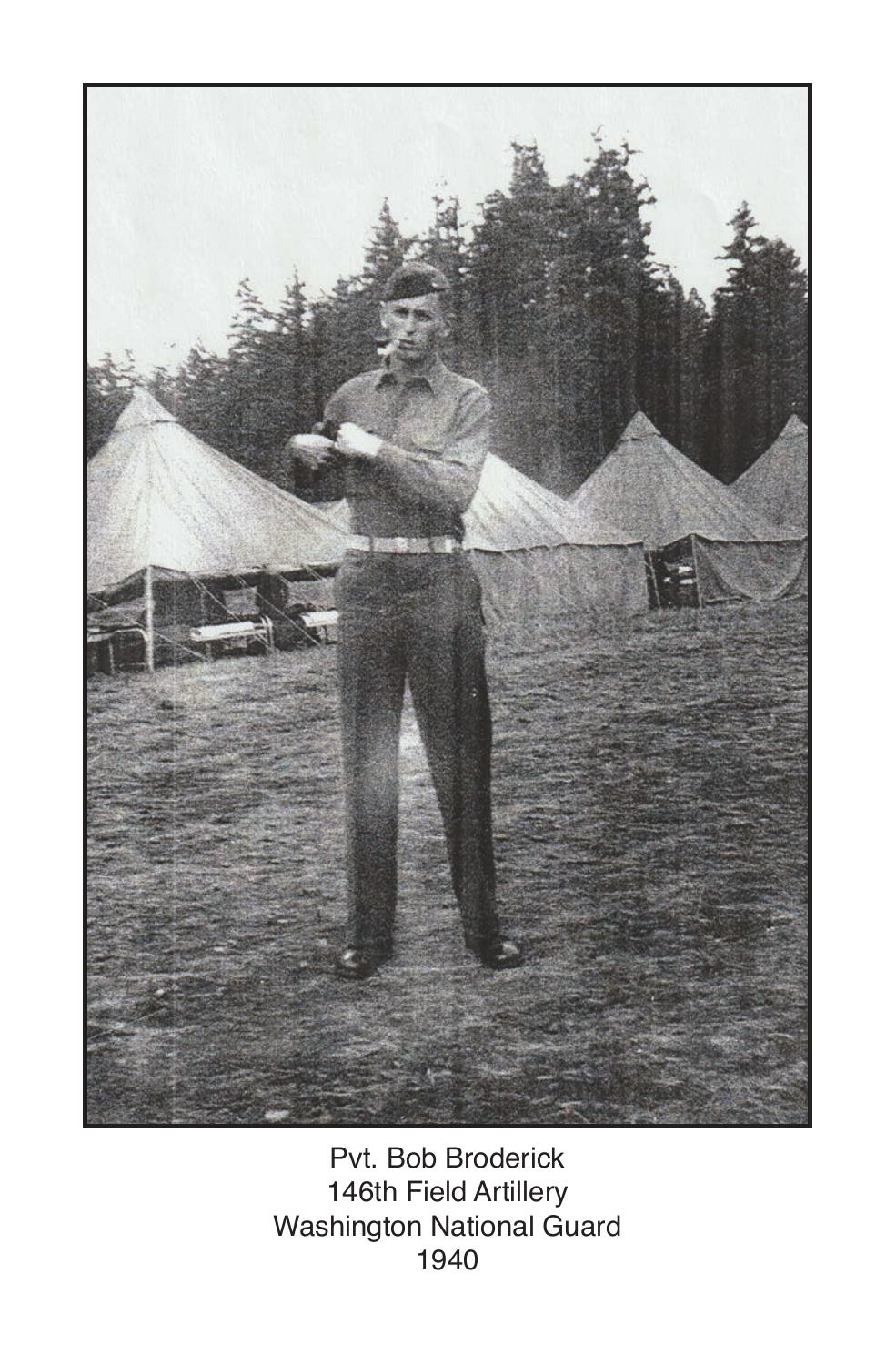\_\_\_\_\_\_\_\_\_\_\_\_\_\_\_\_\_\_\_\_\_\_\_\_\_\_\_\_\_\_\_\_\_\_\_\_

*I was still working swing shi when the Japanese bombed Pearl Harbor. The radio had announced the raid as we were eating breakfast that fateful Sunday morning.*

On January 2, 1941, I went to work for the Boeing Airplane Company, earning a hundred dollars per month. My first job was working on various sub-assembly parts being put together at the old Kenworth Truck plant located a few blocks south of Boeing Plant #2. It was a stupefying job. All day long I put rivets in holes, handed the parts to the riveter who sat at a stationary rivet machine and foot-actuated the smashing of each rivet – one at a time - all day long. I only stayed at that job for less than a month as I was then transferred to Plant #1 (the original Red Barn) where working on the huge 314 Clippers, I spent a very pleasant spring and summer.

On most weekends, Stan and Bill had the usual passes,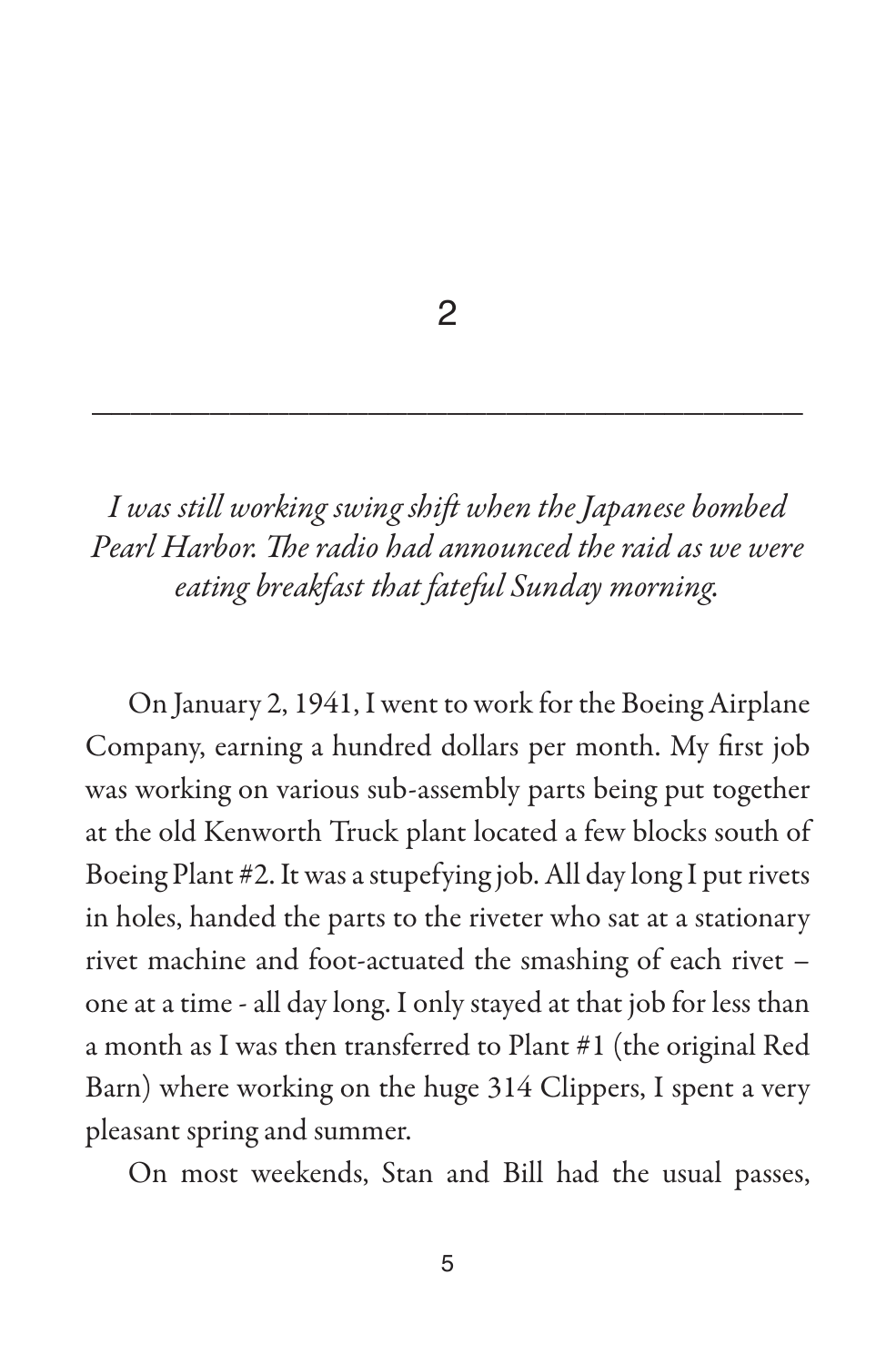and we continued to fool around much as before. In fact, they seldom even wore their uniforms. But in August, I was transferred back to Plant #2 and put on the swing shift, so I began to see less and less of the guys. Initially, I worked in the balcony paint shop doping B-17 control surfaces that, in those days, were fabriccovered. It was another boring job. After a couple months of smelling dope (aka lacquer,) I asked to be transferred down to the main floor to begin work on the second B-17E to be built. When I arrived, that huge assembly area was empty except for a B-17E that was largely completed, and the skeleton of the second one that I began working on. Both of these airplanes were assembled largely from blueprints and the guidance of the engineers and veterans of earlier model B-17 production. I was to stay on that job for the next fifteen months to be a participant and witness to the fantastic growth from that modest beginning to the mass production of such a magnificent airplane which formed the basis for America's heavy bombardment fleet.

I was still working swing shift when the Japanese bombed Pearl Harbor. The radio had announced the raid as we were eating breakfast that fateful Sunday morning. My mother had cried as my brother John was thought to be there.

A day or two later I was sent down to the neighborhood Japanese-owned dry cleaner and shoemaker to pick up some items. The entire family at the cleaners were just sobbing. The little Japanese shoemaker, who had repaired our shoes for as long as I could remember, and who had sons and daughters in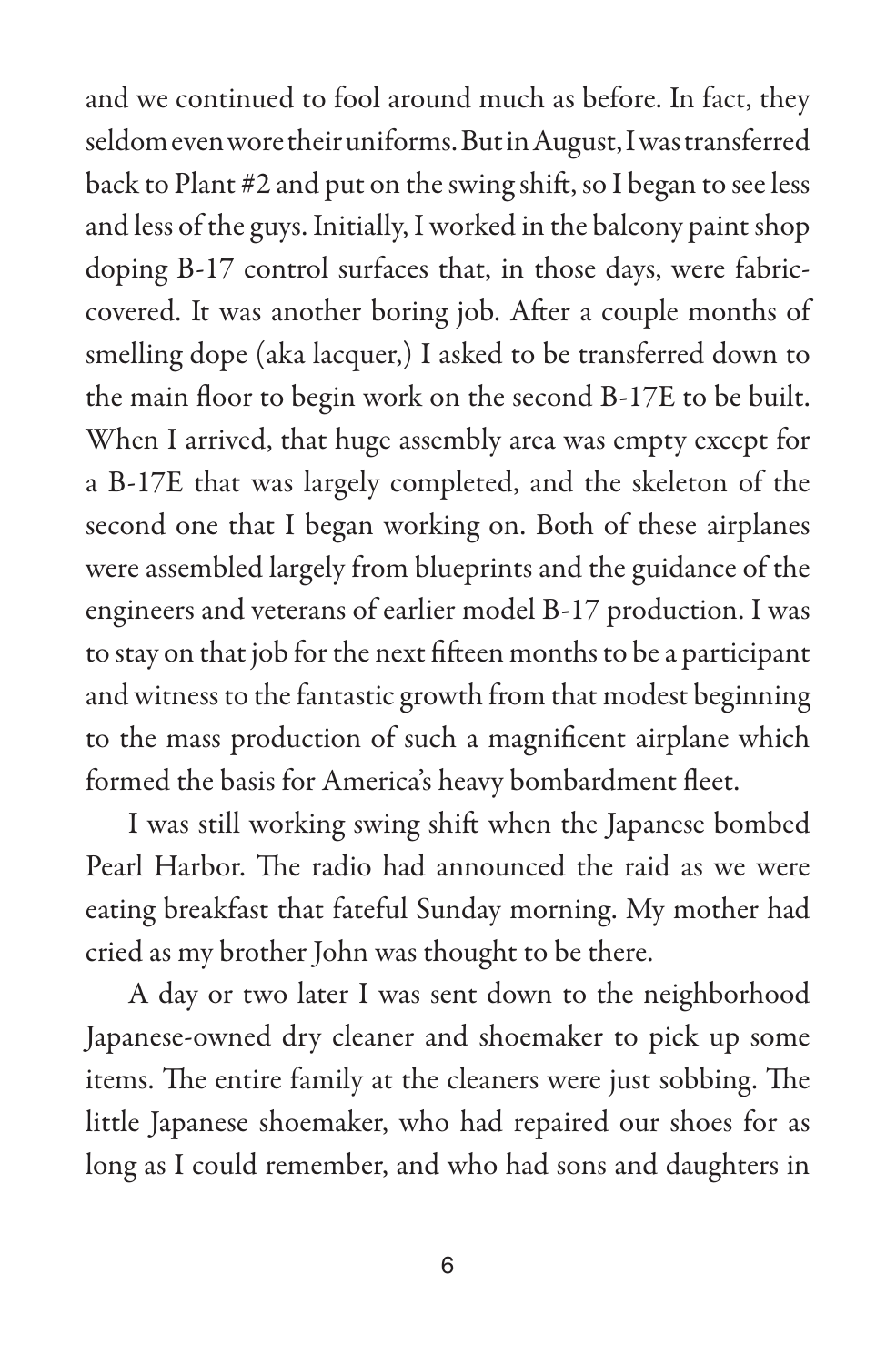Seattle high schools, simply sat as though his world had crashed around him, as indeed it had. Both were put out of business within days.

I should mention that Bill Parfitt and I had, for many years, gone out to dinner and a movie on our respective birthdays. And as Bill's birthday is December 7th, we did not let a little war interfere with tradition. I don't remember where we had dinner, but I do know we attended some movie at the Orpheum Theater and the management kept flashing on the screen, "All military personnel report to your unit at once." Bill, in civilian clothes, simply ignored the notice.

I remember coming home from work the next night through downtown Seattle along 4th Avenue, crowds of people milling around, throwing rocks, etc. at the still-lighted, second-story clothing store windows when most of the city was blacked out in order to make it a more difficult target in case the Japanese decided to drop bombs on the mainland. As I recall, it was a little bit scary driving without headlights. The view of a blacked-out city from the upper porch of my home at 4523 5th Ave. N.E. was a scene of beauty and wonder.

Within the week, Bob Kiebler (KIA 12/7/44) and I went downtown to the Exchange Building when the Navy held its tests for prospective aviation cadets. The mental exams were easy, and both Bob and I were instructed to report the following day for our physical exams. Bob flunked out almost at once due to an irregular heartbeat. Two days later, having just successfully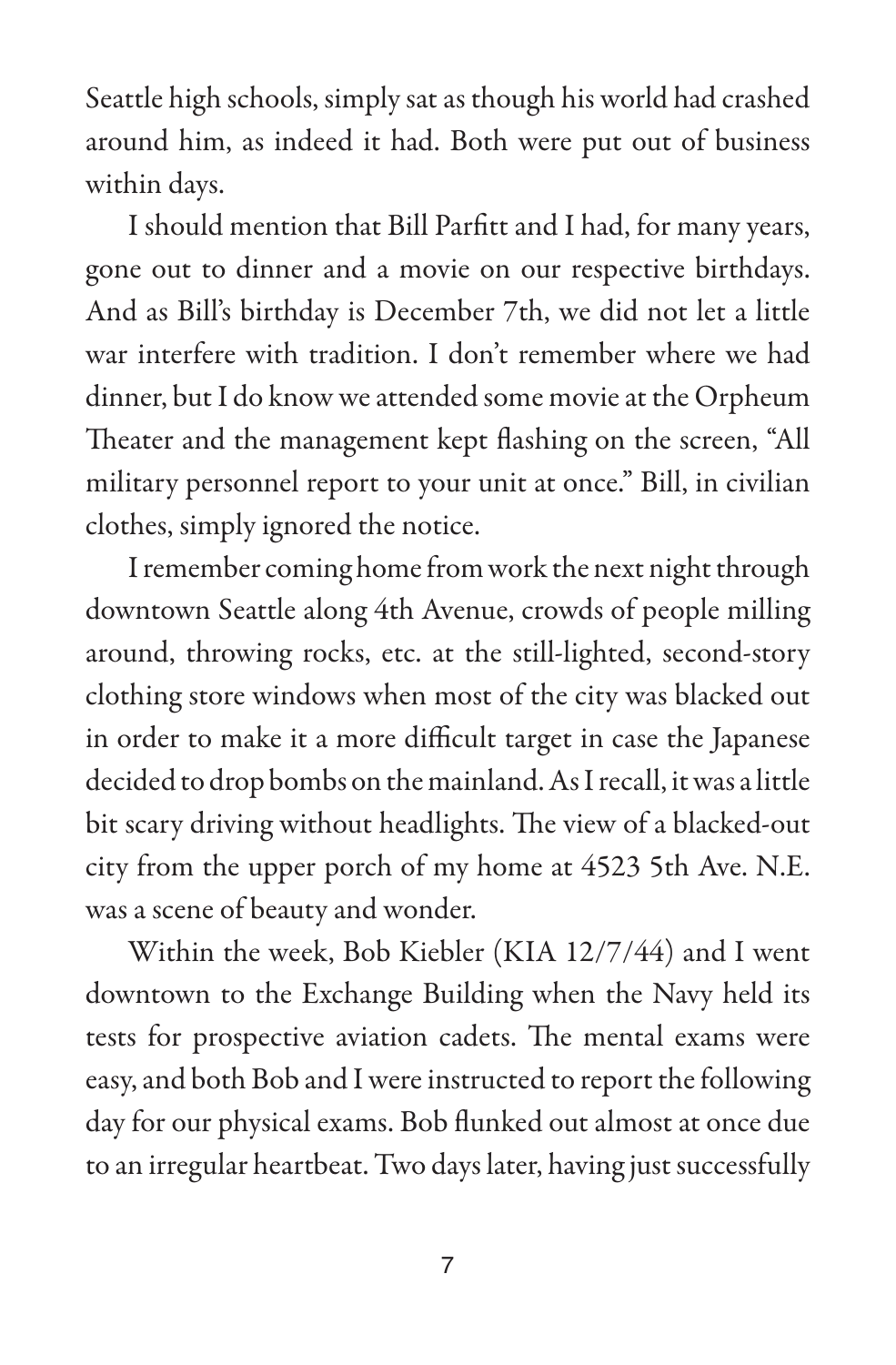completed the tough physical exam that my friend couldn't pass, I was told that I had failed the final exam. Kidneys again. Moreover, the Navy, in their infinite wisdom, would have nothing further to do with me, even though, as one medical officer pointed out, my specialty as a journeyman aircraft assembler was desperately needed. In retrospect, I'm happy for the Navy's arrogance, for if they had accepted me, I most assuredly would have spent the rest of the war repairing Navy airplanes in some god-forsaken hole in the South Pacific, or below decks on some aircraft carrier.

I went back to Boeing, while soon thereafter, the 41st Infantry Division headed overseas taking with it Stan and Bill and thousands of others for their rendezvous with destiny.

In September, I received my draft notice but thought little about it. I had already flunked out of the Army, and the Navy rejected me, so I didn't bother to advise my supervisors at Boeing. If I had, they would have insisted on a deferment as the production shops were critically short of skilled personnel at the time. I reported to the Draft Board but did not mention any physical problems. Consequently, I was listed as 1-A and ordered to appear for a physical. A Greyhound bus took a load of us to Tacoma and what passed for a physical was completed in about an hour. The standard joke in those days was that "one doctor looked down your throat while, at the same time, another doctor looked up your ass. If they couldn't see each other, you were in."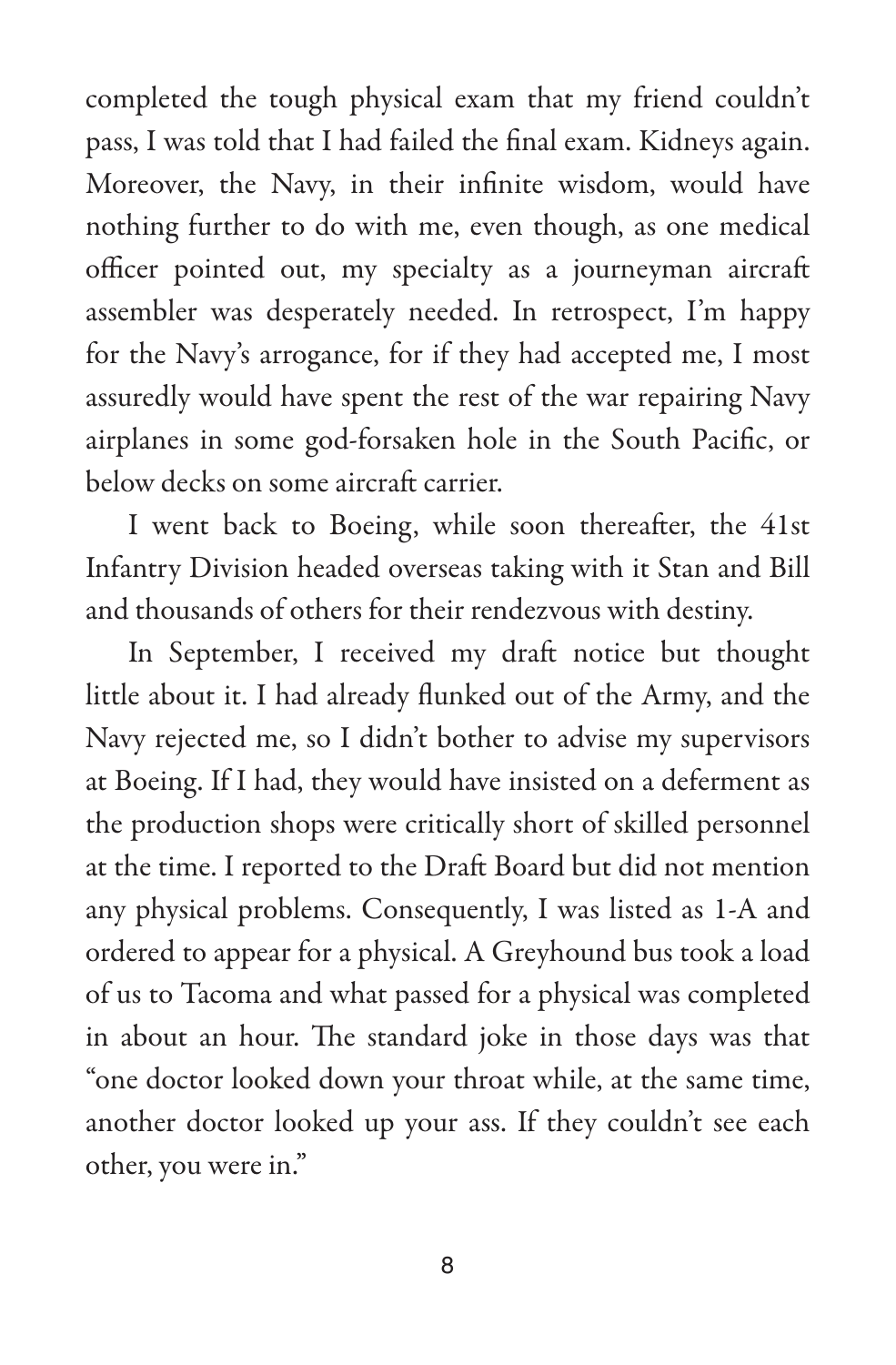Amid the confusion of so many guys all taking a physical at the same time, I managed to switch my urine specimen with only God knows who, and so I passed. During the time needed to process the paperwork and the swearing-in ceremony, I went to a movie at some local theater: "At Last." It seemed appropriate at that time, as it still does in my memory, for *at last* I was going to be in the service.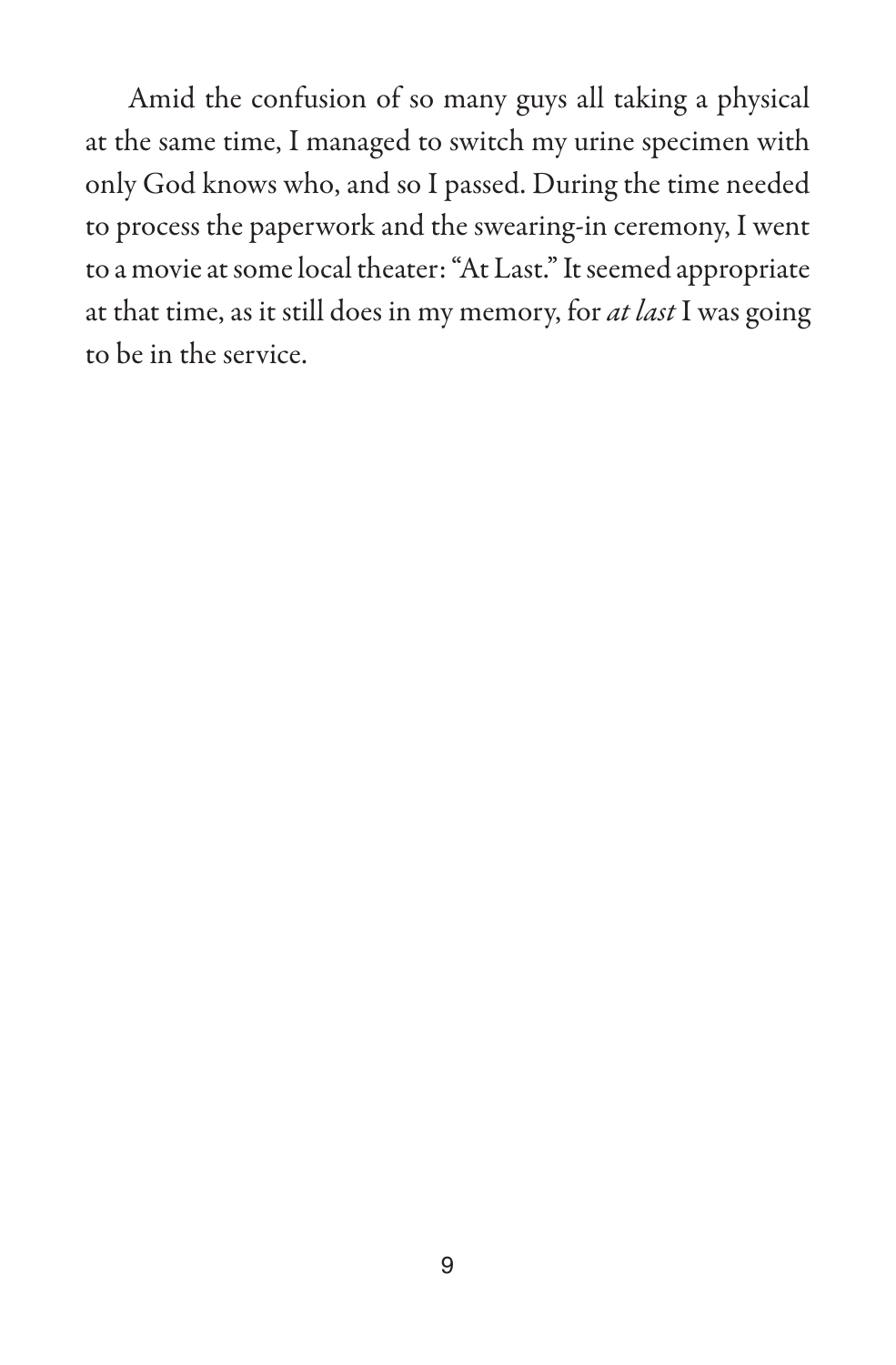

Attack on Pearl Harbor December 7, 1941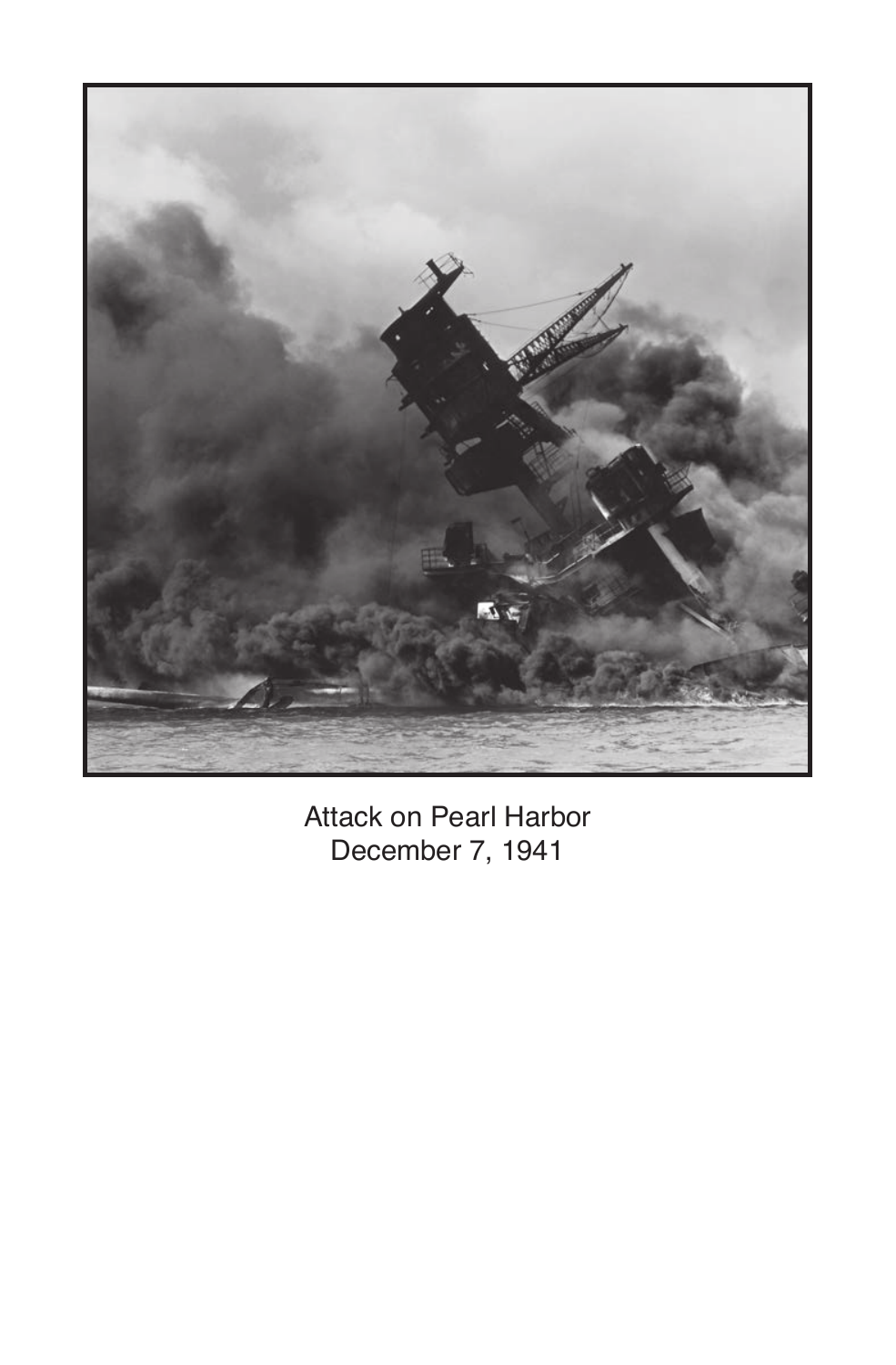\_\_\_\_\_\_\_\_\_\_\_\_\_\_\_\_\_\_\_\_\_\_\_\_\_\_\_\_\_\_\_\_\_\_\_\_

*I boarded a bus loaded with other inductees for transportation to Fort Lewis where presumably all of us would soon be indoctrinated into the mysteries of Army life.*

I returned to the Army Center at the designated hour, and together with fifty or sixty other guys, was sworn into the Army of the United States. The designation "United States Army" was reserved for regular Army personnel.

I was absolutely elated. I was in the Army! I didn't care what fate had in store for me. All I was certain of was that I wasn't going to spend the war working at Boeing. I was now a part of my own great rendezvous with destiny, whatever that might be.

One of the first things I did was to buy a candid camera, an Argus C-3 that cost the princely sum of twelve dollars, about ten percent of my monthly wages. That camera went with me halfway around the world, including combat after Normandy,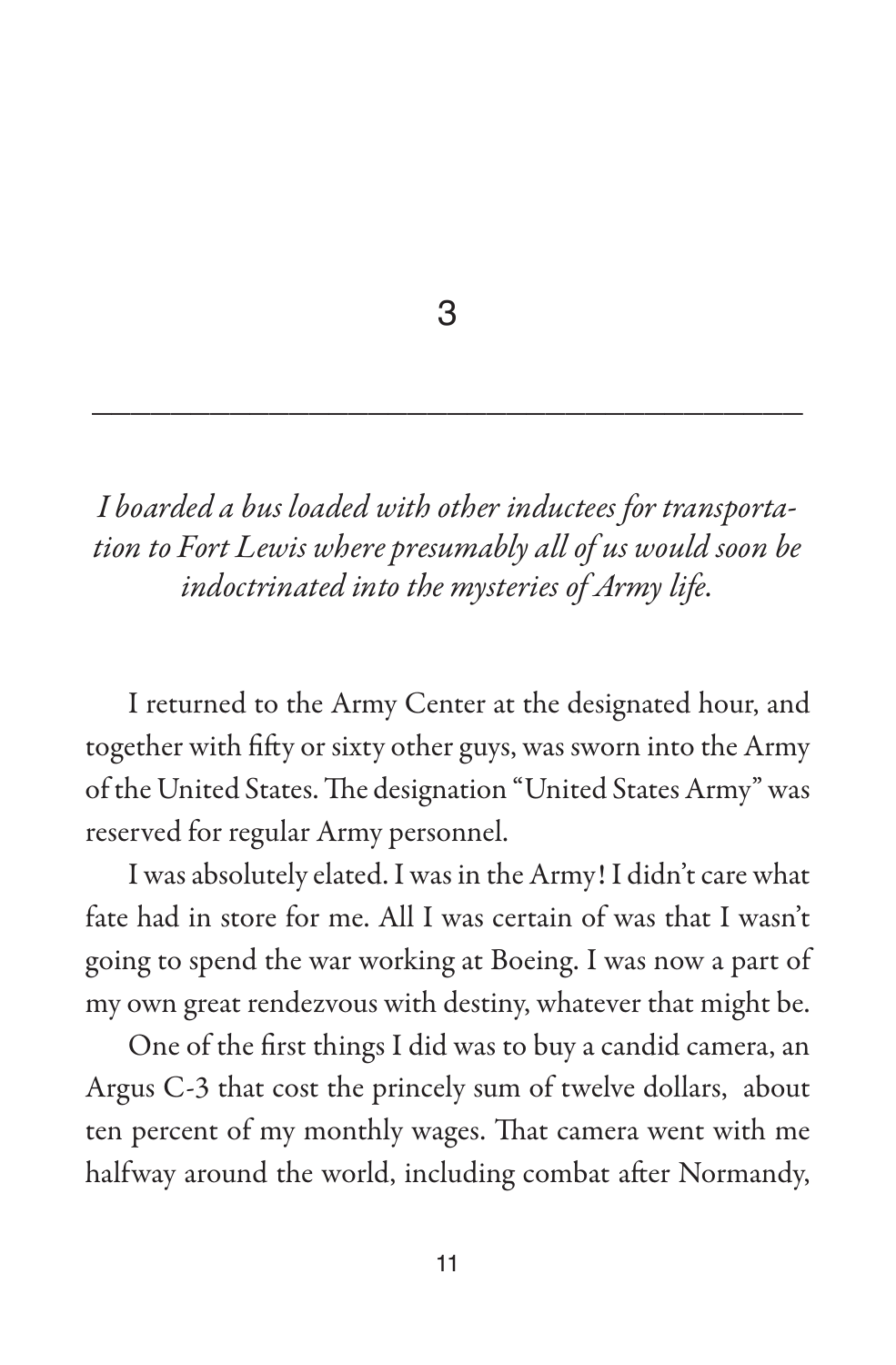(I did not take it with me into Normandy), until it was lost in a blinding snowstorm somewhere in the Ardennes during the Battle of the Bulge. While many of the pictures I took in Holland survived, most were destroyed by enemy artillery fire. Of course, none of the pictures I took in the Ardennes survived.

Although I was inducted into the Army on October 20th, 1941, I did not actually report for active duty until November 1st, taking advantage of the Army's policy of granting time to clear up business and/or personal affairs. On that date, I boarded a bus loaded with other inductees for transportation to Fort Lewis where presumably all of us would soon be indoctrinated into the mysteries of Army life. And indeed, over the next few days, we managed to get a uniform, pull KP, and learn to fall in and out twenty times a day.

On the second day, we were marched to a huge hall to hear about such things as military courtesy, venereal disease, and other matters of interest that the Army deemed important. Somewhere along the way an officer said something to the effect that the Army was looking for volunteers for a new, tough, and dangerous special unit: the Paratroops. Participants had to weigh less than one-hundred-eighty pounds, be in excellent physical condition, young, tough, etc. Not a single person, out of the several hundred present, volunteered. The officer then commented: "No one? Well, we're batting 100% on *that* so far this week," and the entire audience roared with laughter. He then proceeded to talk about a few other matters, and finally we were dismissed.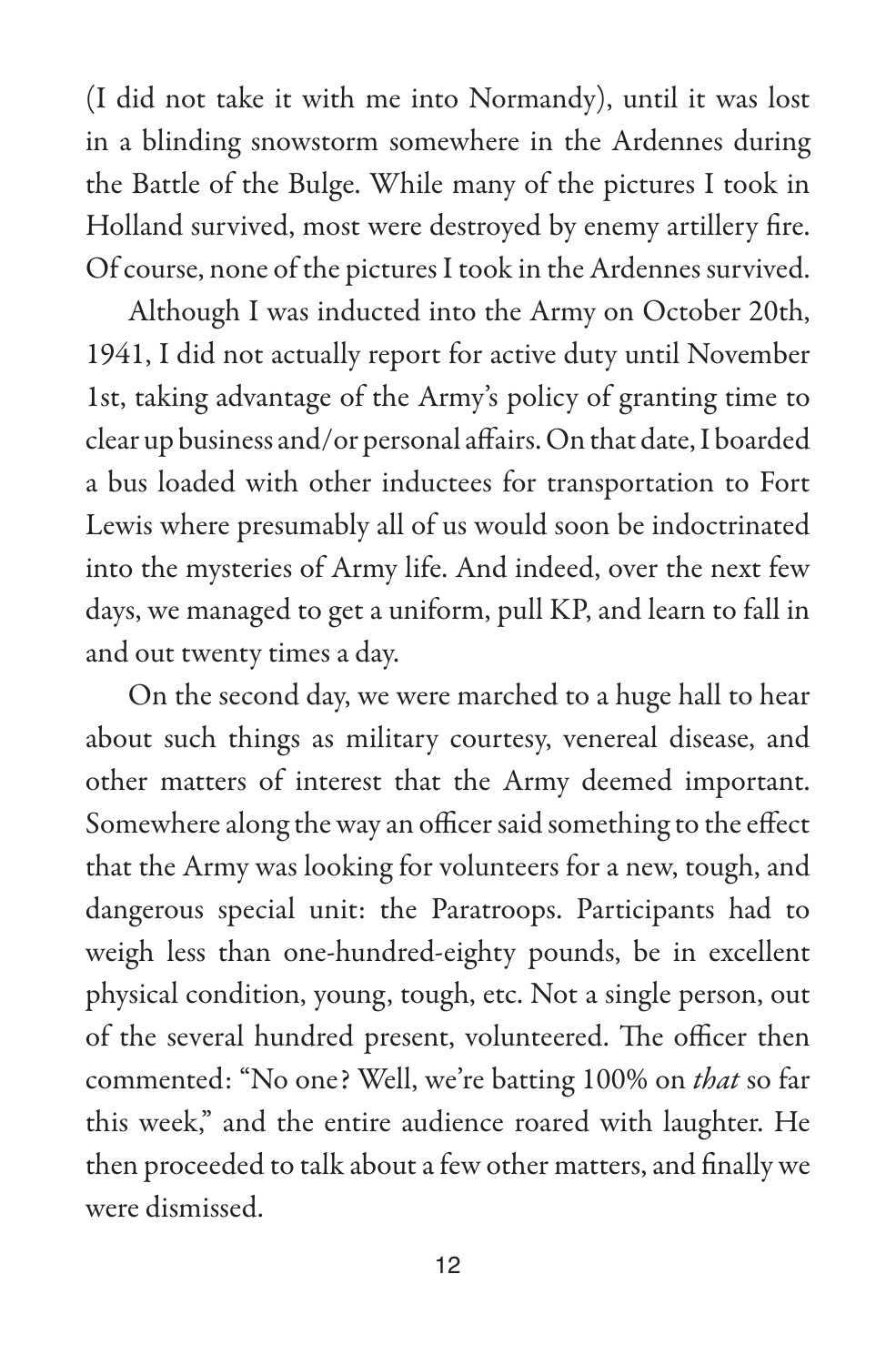I have no real recollection at what point I decided to go forward, but as the guys began filing out, I walked to the front of the auditorium and told the officer I would volunteer. Without comment, he turned to the table behind him, picked up a piece of paper, and handed it down to me. The paper simply said, "I will jump from an airplane in flight." I signed the paper and gave it back to him. He then asked me to hand up my Form 6. Immediately thereafter, my Form 6 was stamped with large red letters: PARATROOPS. At that precise moment, I became a marked man.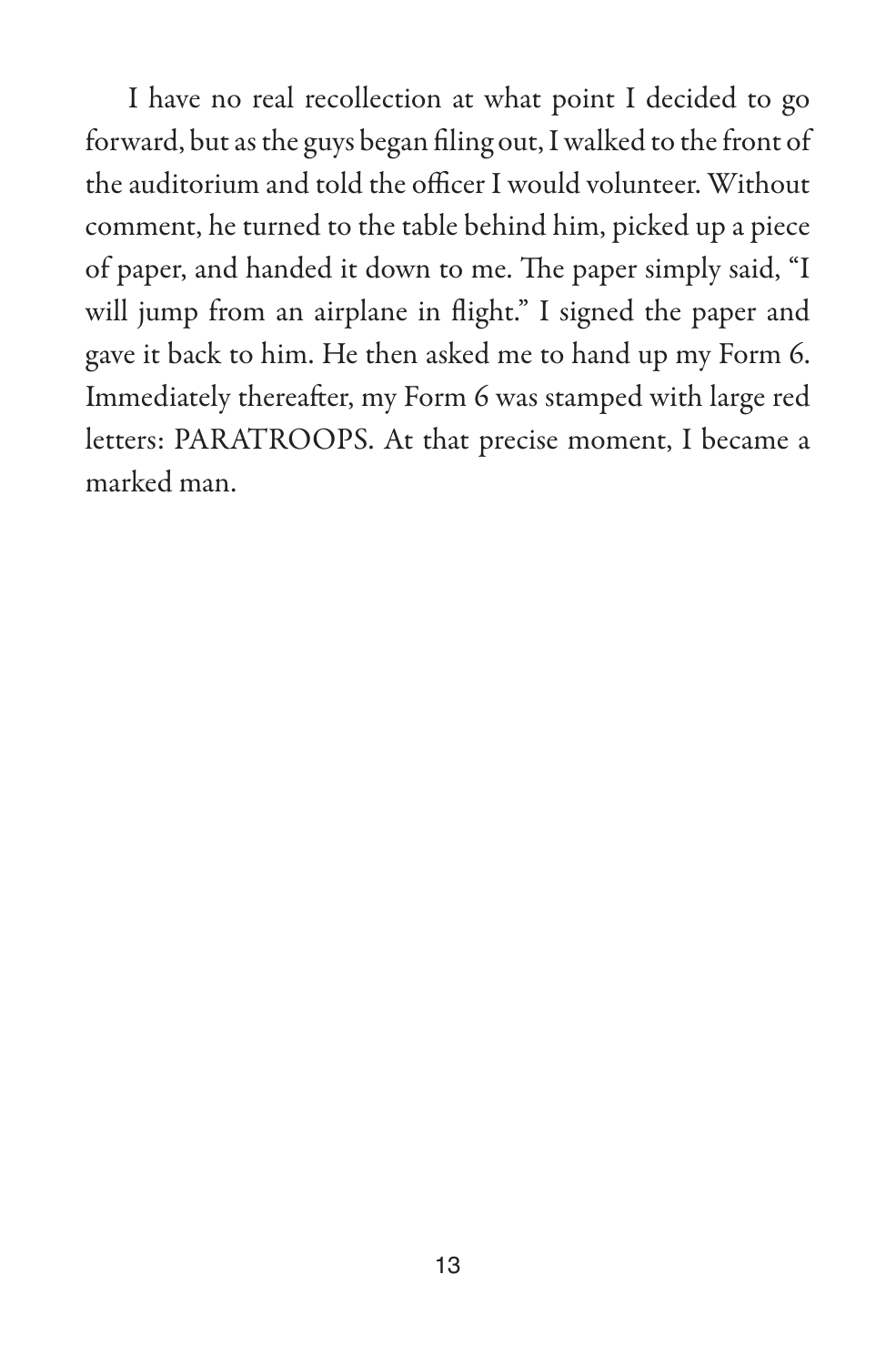\_\_\_\_\_\_\_\_\_\_\_\_\_\_\_\_\_\_\_\_\_\_\_\_\_\_\_\_\_\_\_\_\_\_\_\_

*I didn't have a clue what I was getting in to, but I didn't care. Whatever fate had in store for me in the months ahead, I was confident I could handle.* 

To this day, I am not certain why I volunteered. Pride, I guess. I was still so chagrinned at having flunked both Army and Navy physicals that there was something of an "I'll show the bastards" attitude in signing that paper. But it was absurd: probably a classic example of pride getting in the way of judgement. I was for all intents and purposes unfit for military service; in the service under false pretenses, and volunteering for a branch of the service that required maximum physical condition and courage. Furthermore, I was terrified of heights, and at one hundred fifty pounds and six feet tall, was hardly a prototype paratrooper.

I had no sooner returned to the barracks when a sergeant called me out and told me to report to the dispensary for a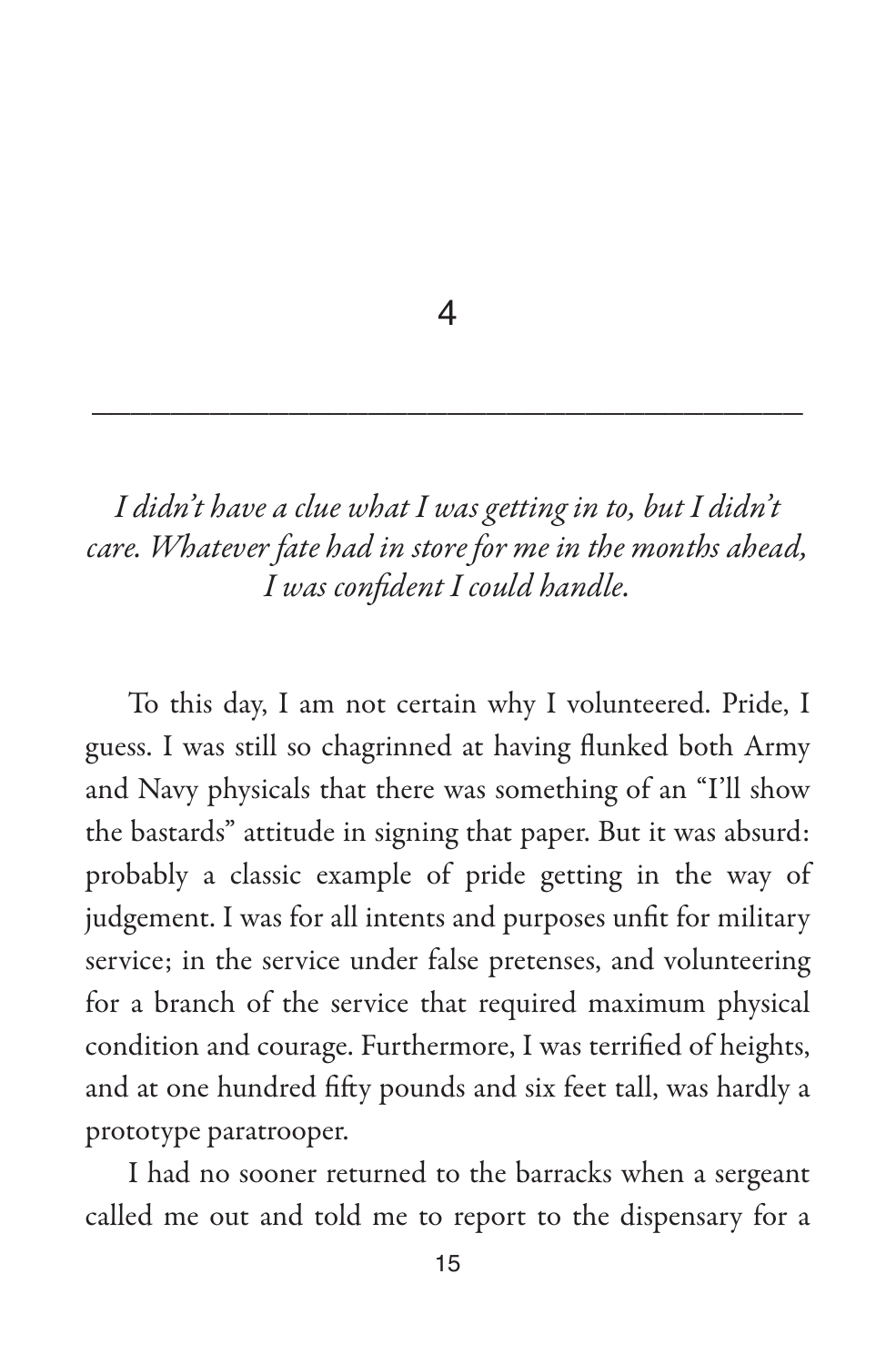special physical required of all would-be paratroopers. I was stunned! In the Army only two days and I had inadvertently put myself in position to again be put out of the service. Although it was probably the most thorough physical I had taken to date, a urinalysis apparently wasn't required. One of the doctors thought I had flat feet but didn't pursue that matter, and so I passed. The following day, I boarded a train that was to take me to Camp Blanding, Florida, near Jacksonville, to join the ranks of the fledgling 508 Parachute Infantry Regiment. I didn't have a clue what I was getting in to, but I didn't care. Whatever fate had in store for me in the months ahead, I was confident I could handle. And, strangely enough, I did with ease.

The long train trip across the country in the dead of winter was quite pleasant. I learned the fine art of three-handed pinochle, playing all day long with a couple of guys headed for the Army Air Corps in Miami. Occasionally, the train would stop, and all us new GI's would march around a block or two of some small town along the way. It was the route of the Great Northern Railroad, and I had actually traveled this same route in 1939 on my way to the New York World's Fair.

I have no recollection of the trip from Chicago south to Florida, but one beautiful, warm morning during the first week of November, I arrived at the small railroad station at Stark, Florida to view my first paratroopers, the cadre who were to make paratroopers of us all. But of the forty-five hundred who were processed, only twenty-three hundred of us survived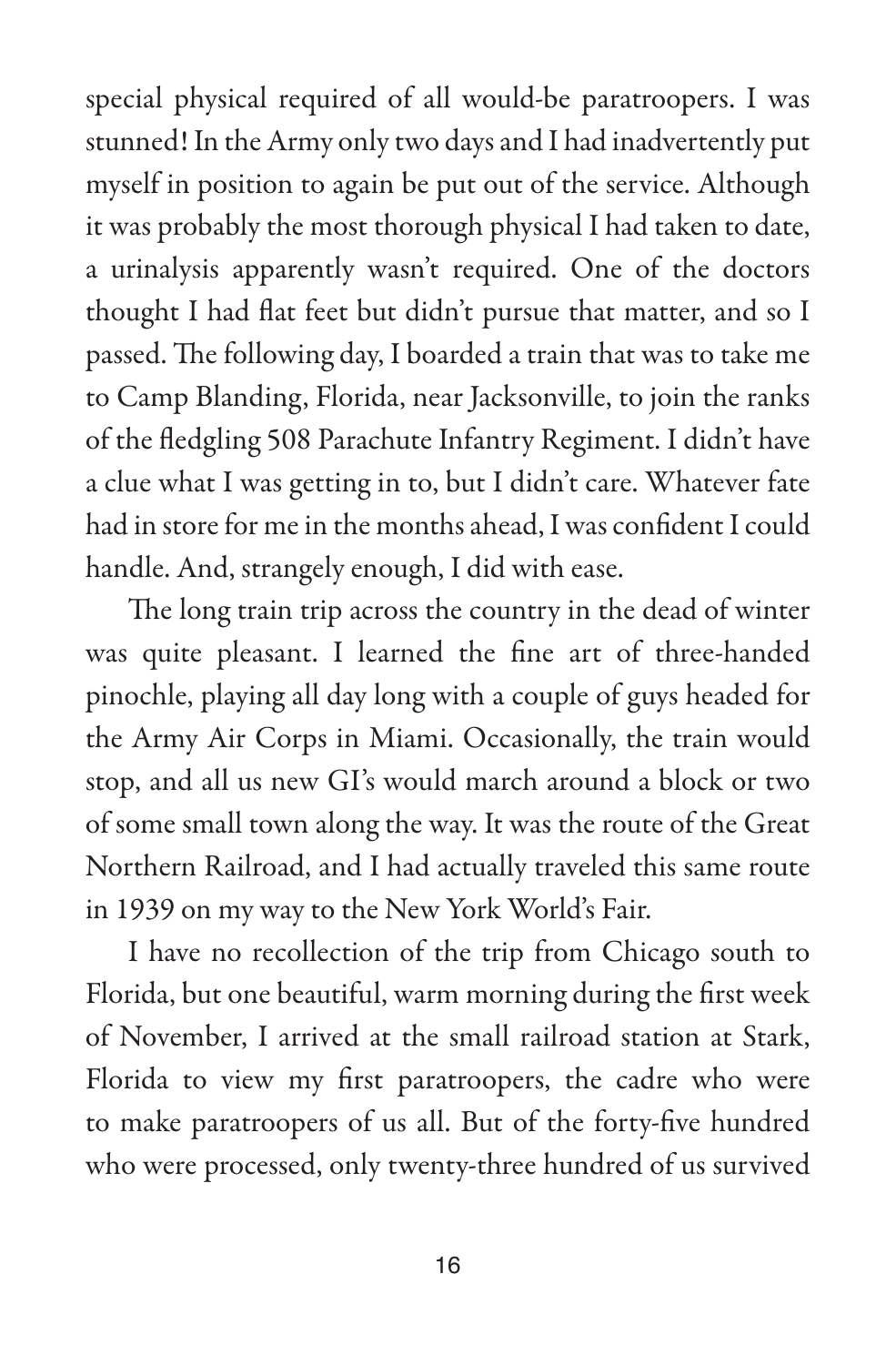basic training to reach jump school.

I can still remember the ride into camp in a truck atop our barracks bags to the catcalls of others along the way that had preceded us into basic training. All were "straight-legs" with little knowledge that a parachute regiment was being formed in their midst.

The 508 Parachute Infantry Regiment was constituted on October 20, 1942 and was to be the first of its kind formed from scratch to complete airborne basic training, move on to jump school, then to advanced training, and finally, overseas and combat in the European Theater of Operations.

In some ways, the program was designed to see how far they could push recruits. It was a grueling experience and it started with a visit to team doctors/psychiatrists who asked such questions as "Why do you want to be a paratrooper?" and/ or, "Don't you know you'll be dead in six months?" To which I replied, "If it doesn't bother you, why should it bother me?" I was told to get the hell back to my company.

But while the basic training was physically and mentally demanding, there was seldom any of the nonsense depicted in most war movies where DI's are screaming at, and/or demeaning recruits. In our outfit you either measured up to airborne standards, or you were gone. We were almost always treated like men. The screening of recruits, the extreme discipline required, and the paratroop training program was apparently a huge success as nobody questions the fact that as a fighting unit, we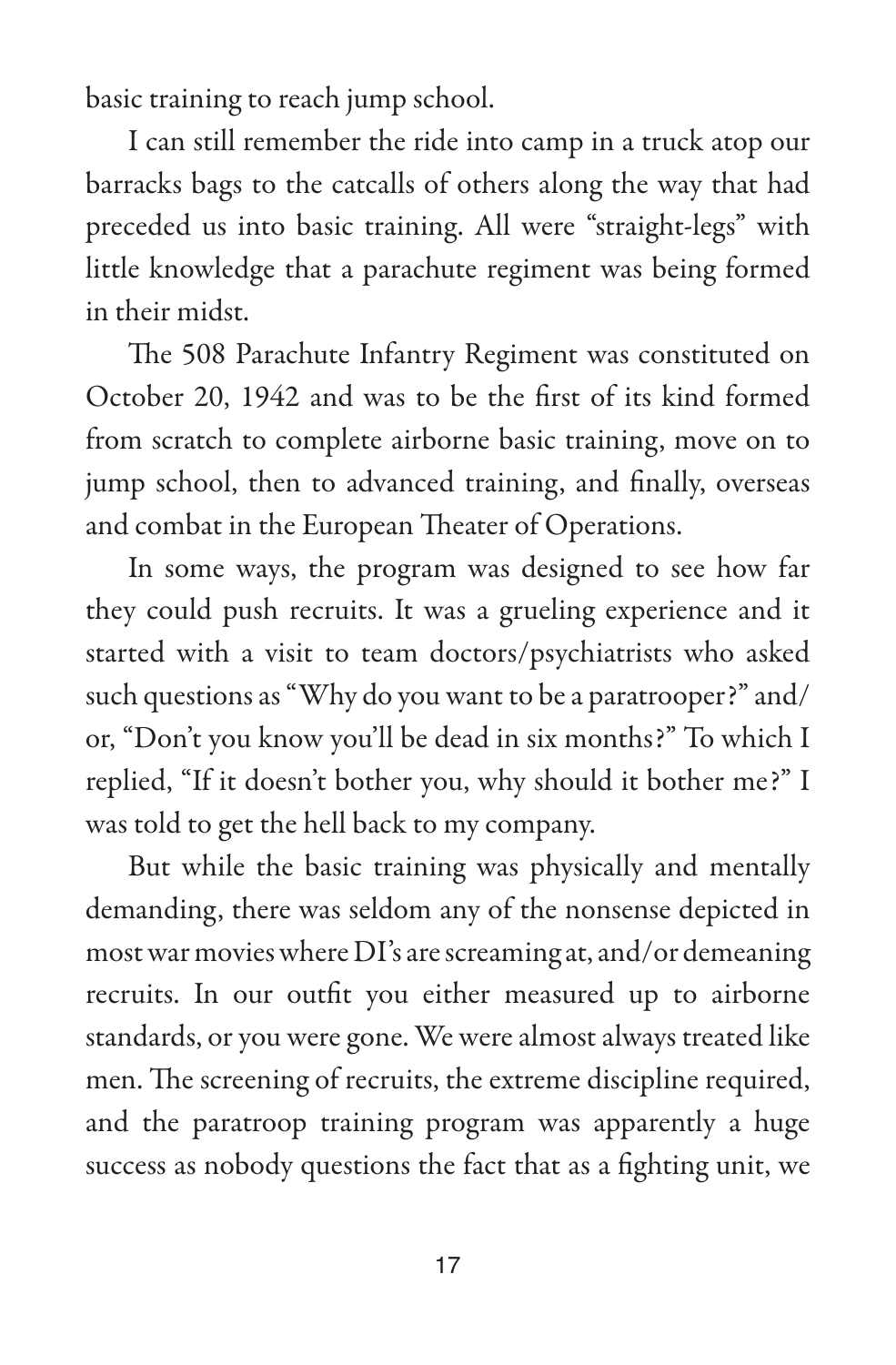were among the finest in the world. And from the very first day our officers and NCO's ran as we ran, marched as we marched, and in the field, ate as we ate, and generally lived as we lived.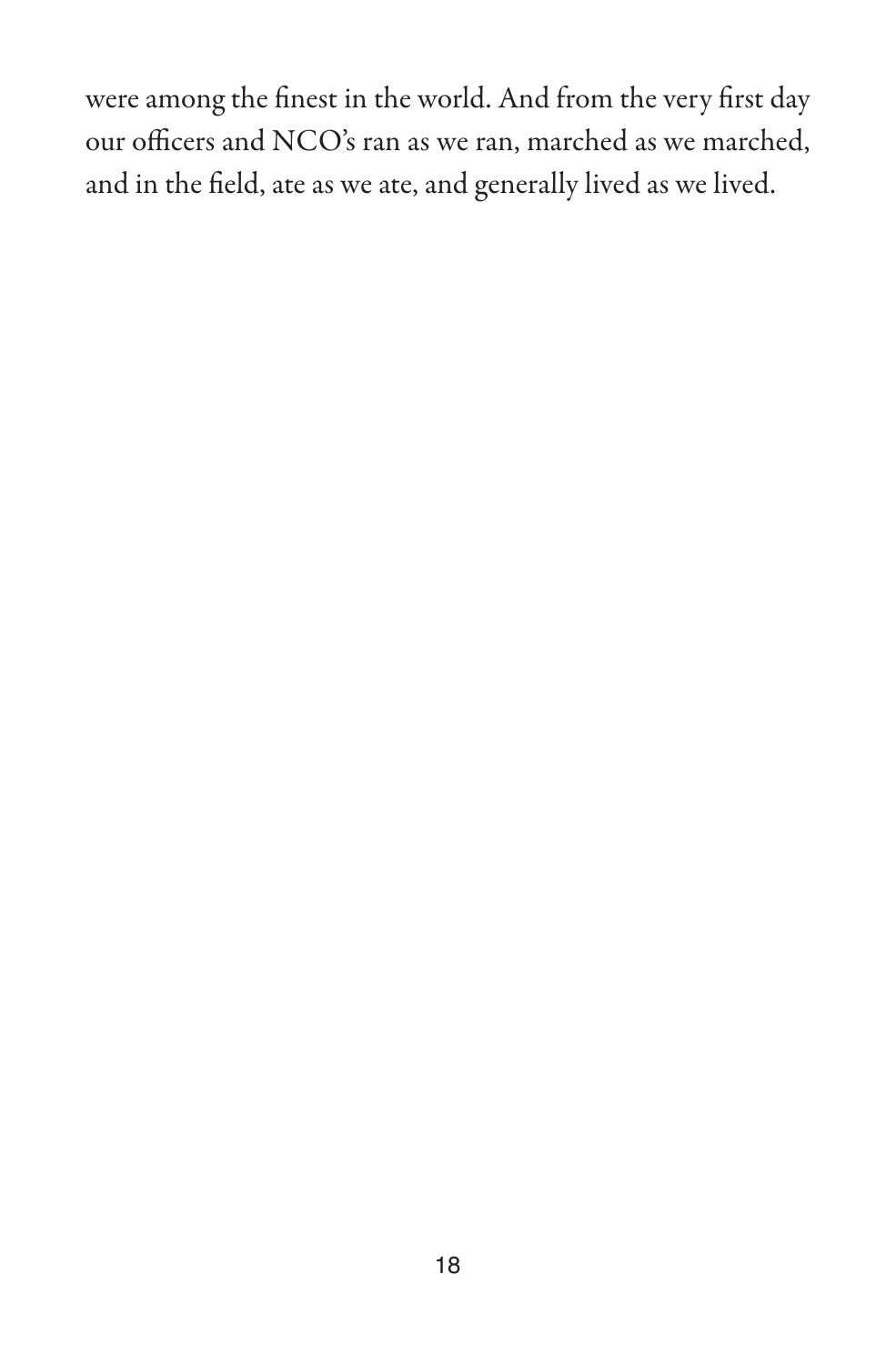\_\_\_\_\_\_\_\_\_\_\_\_\_\_\_\_\_\_\_\_\_\_\_\_\_\_\_\_\_\_\_\_\_\_\_\_

*As the weeks turned into months, then into years, long*, tedious marches, often under absolutely terrible *conditions, became routine and my beloved M-1 rifle but a toy in my hands.*

Originally, I was assigned to Headquarters Company, 2nd Battalion that was then in the process of building up to full strength with new recruits arriving daily, most right out of the reception centers from across the country. Few had seen any previous military service.

As recruits, we were provided all the things we would need that had not been previously issued upon induction into the Army. The new items included the M-1 rifle, a bayonet, a canteen, a helmet, mess gear, etc.

When I first received the M-1 and the helmet, I thought they both weighed a ton and couldn't imagine ever getting used to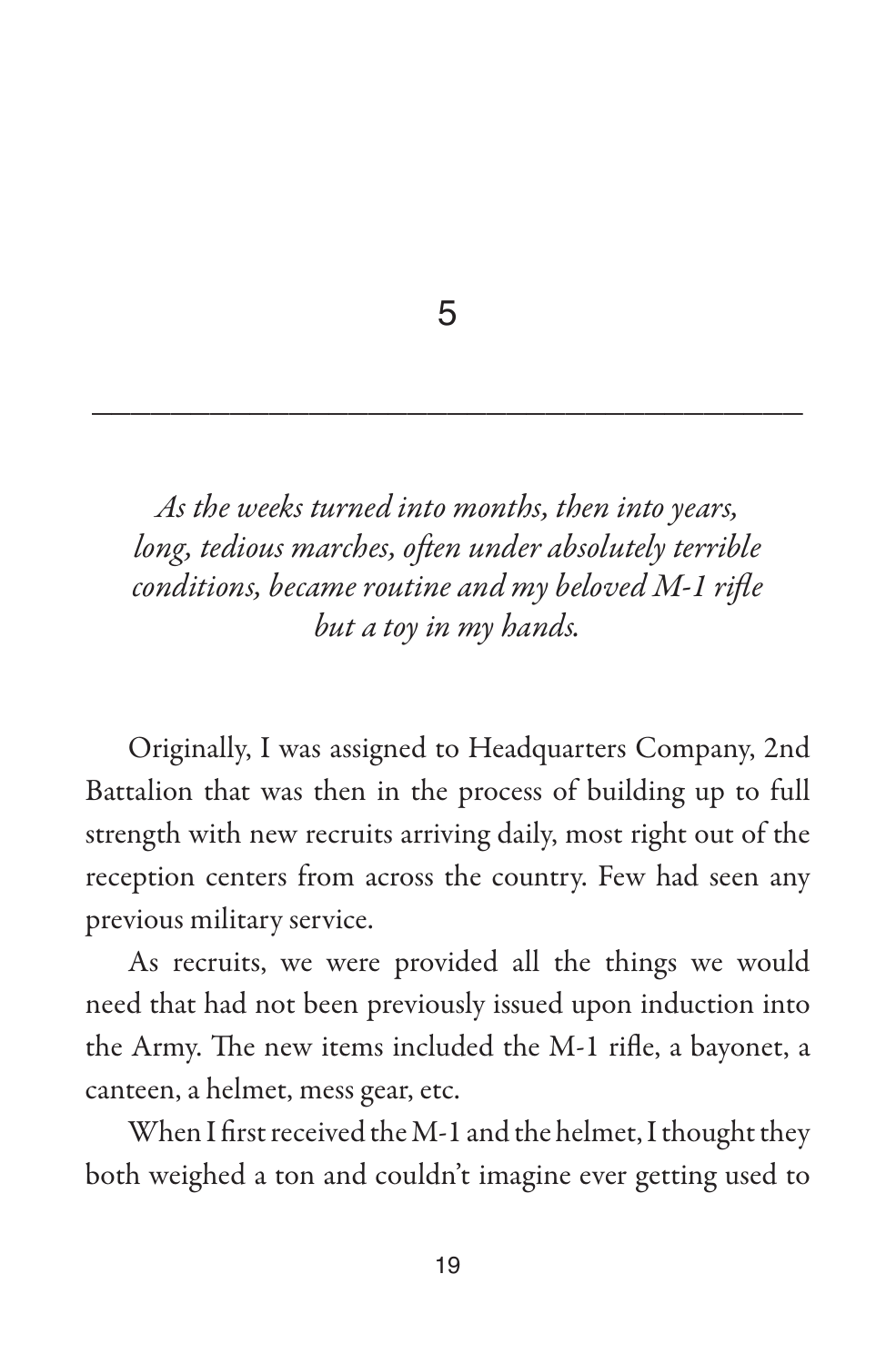either. Now, properly decked out, we were about to embark on a ten-mile march, M-1, helmet, and all. But I didn't think any of us were quite prepared for such an introduction to the infantry. Some dropped out after only a few miles, but most hobbled along on blistered feet, determined to stick it out. While I had no problems with my feet (notwithstanding that doctor at the reception center) I was near exhaustion toward the end, and with each grueling mile, my M-1 and steel helmet became unbearably heavy. As the weeks turned into months, then into years, long, tedious marches, often under absolutely terrible conditions, became routine, and my beloved M-1 rifle but a toy in my hands. The steel helmet somehow lost all its weight, becoming no more than a felt hat.

With basic training underway, we were subjected to daily five-mile "jogs" and an hour of calisthenics and/or judo. Almost every day, the group marched somewhere into and then out of the boondocks. We trained on small-unit tactics that, at our level, consisted mostly of running, crawling, digging, and/or ghting with one another, which included knocking the man around you down, and then dealing with the melee that ensued. Of course, we soon learned to play the game – especially if the guy you were supposed to knock down was Brightsman who I'll introduce you to in the next chapter. Strangely enough, some that was actually fun.

The only saving grace to all that was happening was that we didn't spend a lot of time on parade; the ground junk so dear to the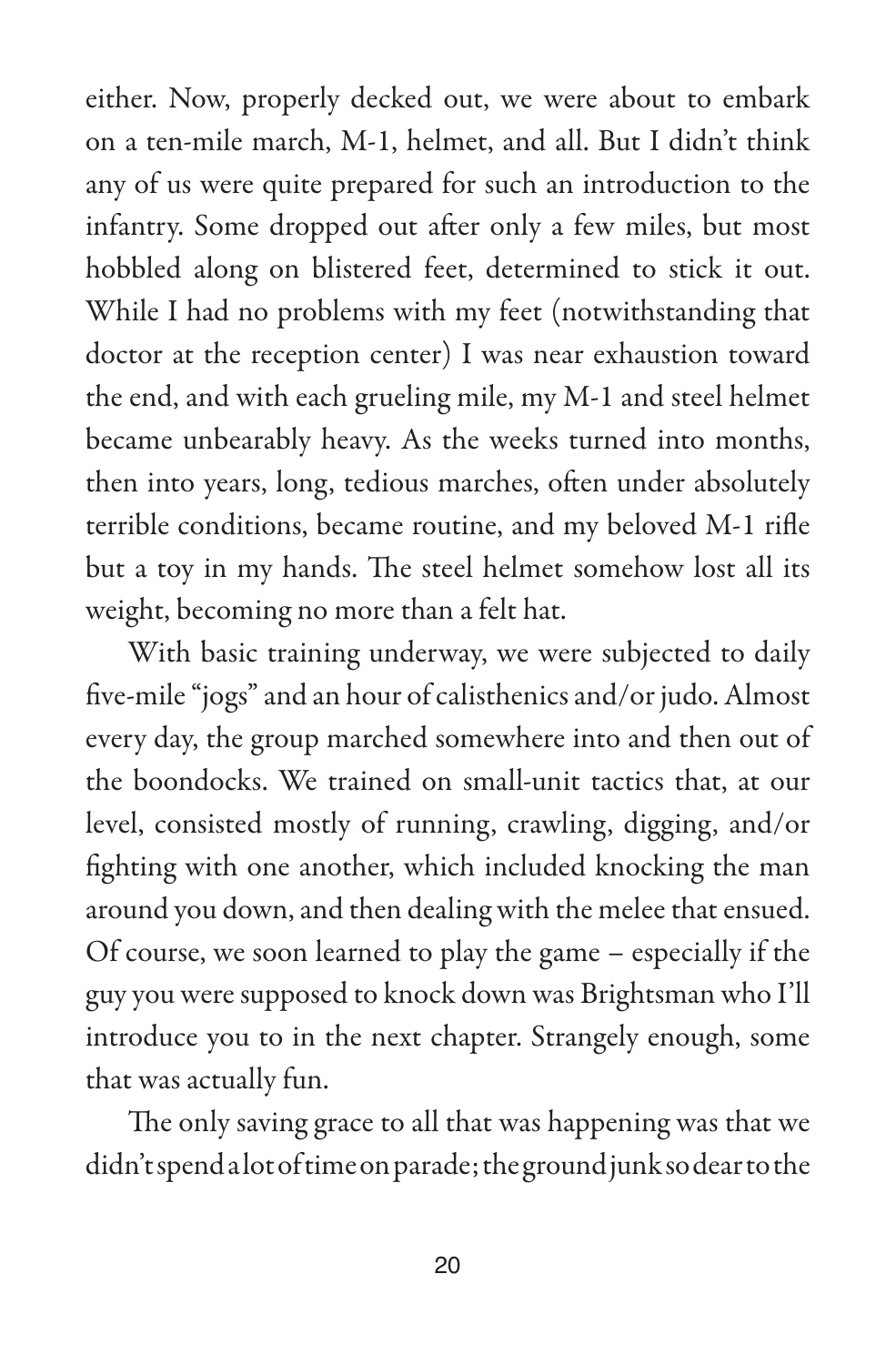hearts of chair-borne brass. Hell, we didn't even know what a "Retreat Formation" was (the lowering of the flag each evening) until nearly the end of the war. We almost never paraded, only enough to get by without looking like an unruly mob. I have a couple of great stories to tell on how we used to screw up a formation, and our post-Normandy review by Ike. But I won't get into that now.

Sometime around the fifth week, we began finding out how to fire our rifles. The stuff we went through prior to going out to the rifle range is so laughable, it's not worth mentioning. Mostly it was WWI type of training. The actual time at the range itself was a crashing bore. Mostly we spent time doing nothing until our turn came up to fire a few rounds at a target some few hundred yards away. Worse still, was our turn in the pits marking targets. A couple of days later, I was told I had qualified as an "expert." I'll never know how that came about, as I will always believe they got me confused with some other guy. While I could usually hit the target, I seriously doubt if I ever came near to the "bullseye." And the answer is simple: an M-1 is designed for neutral or right-eye firing. My left eye is the governing eye; hence, aiming with my right eye always resulted in considerable distortion. And you can't shoot an M-1 rifle from your left shoulder unless you want spent shell casings in your face as they eject.

But, for whatever reason, the dye was cast, and as an "expert rifleman," I found myself transferred to a rifle company. I didn't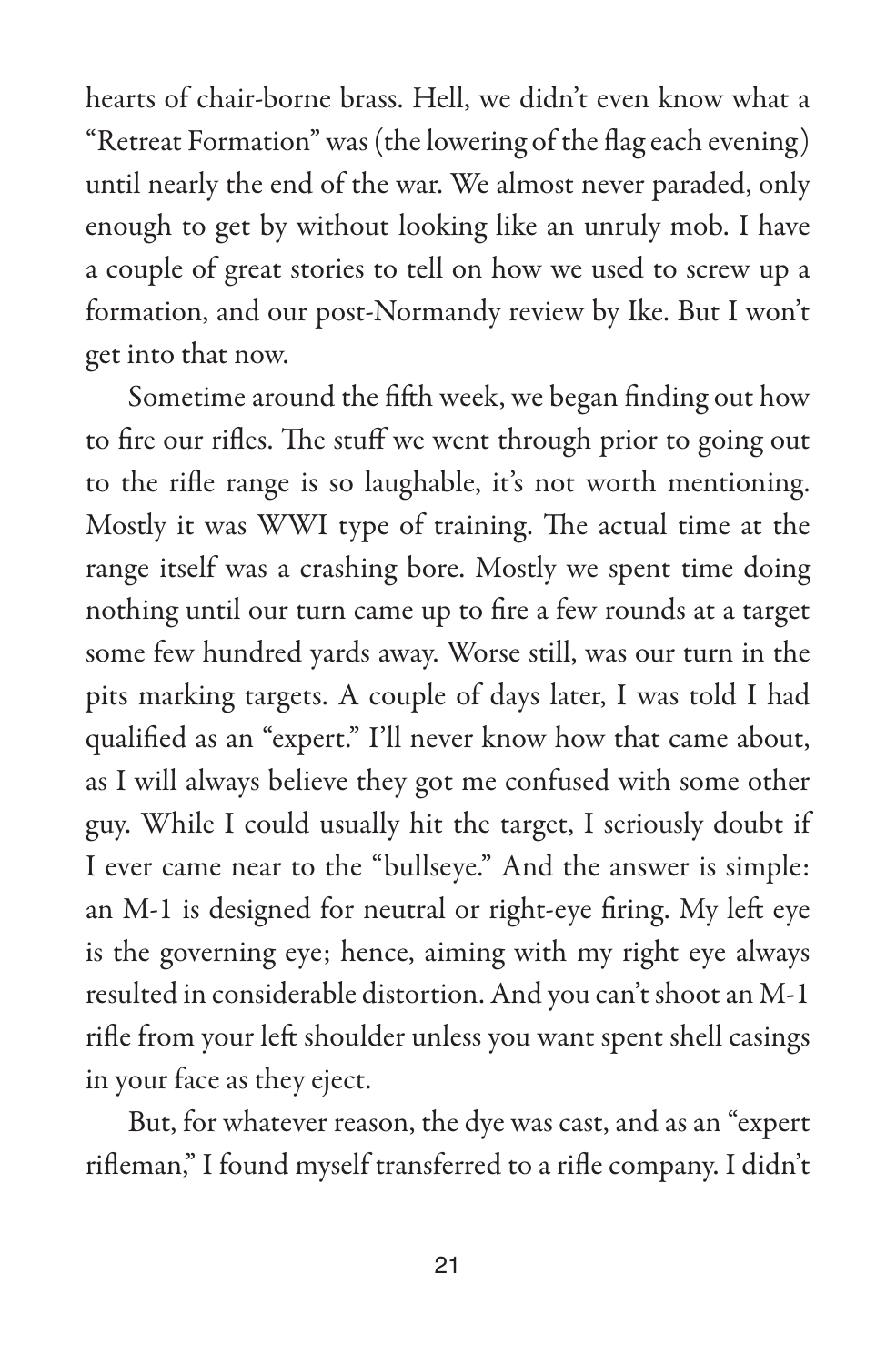know it at the time, but the survival rate of those in a Headquarters Company was infinitely better than those of us in a rifle (line) company.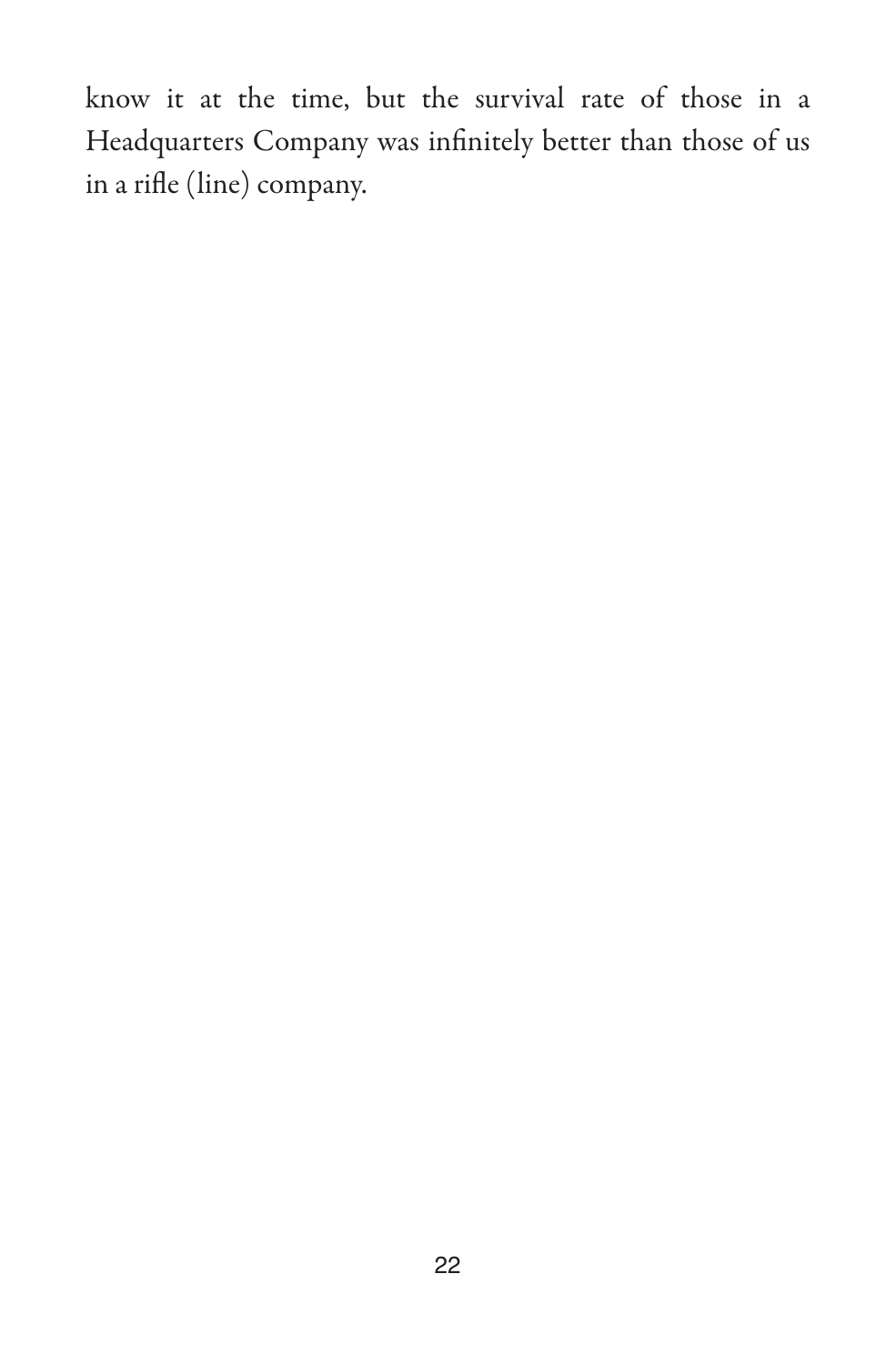\_\_\_\_\_\_\_\_\_\_\_\_\_\_\_\_\_\_\_\_\_\_\_\_\_\_\_\_\_\_\_\_\_\_\_\_

*He could charm the gold out of a banker's teeth while willingly giving him the shirt off his back. And he was my constant companion for the next twenty-two months until his death...*

Soon after arriving in F Company, I was put on KP and there met a handsome young man named Gerald Brightsman. He had also qualified as an expert rifleman and had been transferred into F Company at the same time as me. In those early days, we had a First Sergeant who could not keep an accurate duty roster. As a consequence, when he lost track of duty assignments, he would simply start all over at the beginning of the alphabet. As there were only three in the company whose name began with the letter "A," and two of those were "acting" corporals, Broderick and Brightsman frequently found themselves pulling extra duty. One of the more obnoxious duties was KP, and the dirtiest job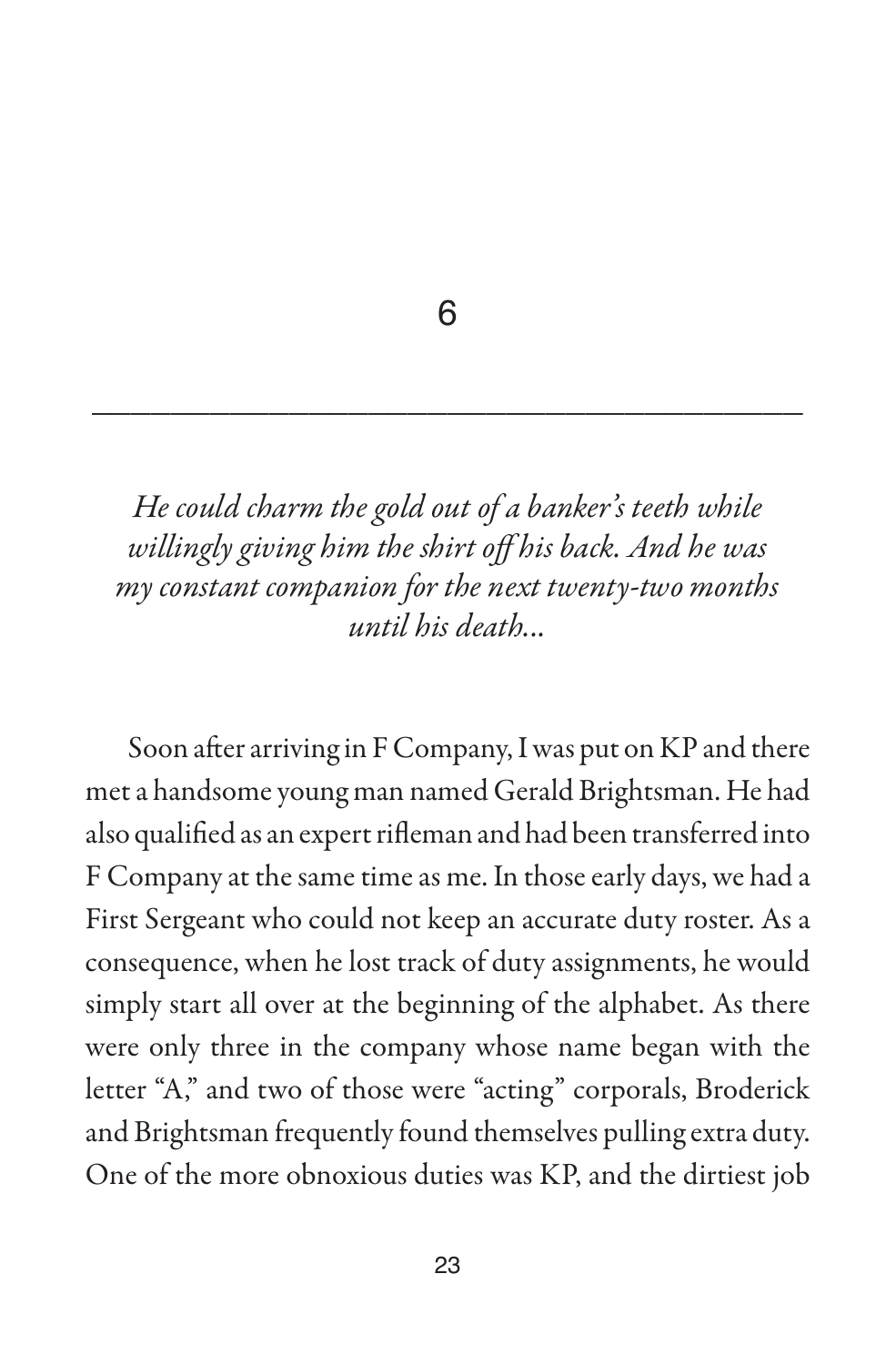on KP was the pots and pans. And so he and I, in laughing defiance of another stupid day in the kitchen, always volunteered for the job. We became wonderful, warm and close friends, scrubbing large, greasy, messy pots and associated pans, on opposite sides of the huge metal tubs that had been designed for that purpose.

Gerald Brightsman was from The Dalles, Oregon, grew up in utter poverty, apparently without a father, but he had an uncle, "Scratch," whom he was very fond of. He worked in the wheat fields with the grown men, helping to support his mother and younger brother. He had graduated from The Dalles High School in 1939, and at the age of eighteen, had left home for Los Angeles to seek a better life. After arriving there, he had no trouble landing a job in a machine shop as he had a natural flair for the mechanical and could fix almost anything, skills learned during the depth of the Depression when all the farm equipment had to be kept running. In those days, there was seldom any money for new equipment or replacement parts. His teenaged years in the wheat fields made him incredibly strong, and on those rare occasions when his anger was aroused, very damn tough. But mostly, he was a warm, outgoing guy and made friends with everybody. Above all, he loved the ladies and would screw a woodpile if he thought a snake was in it.

It was great fun to watch him operate. He could charm the gold out of a banker's teeth while willingly giving him the shirt off his back. And he was my constant companion for the next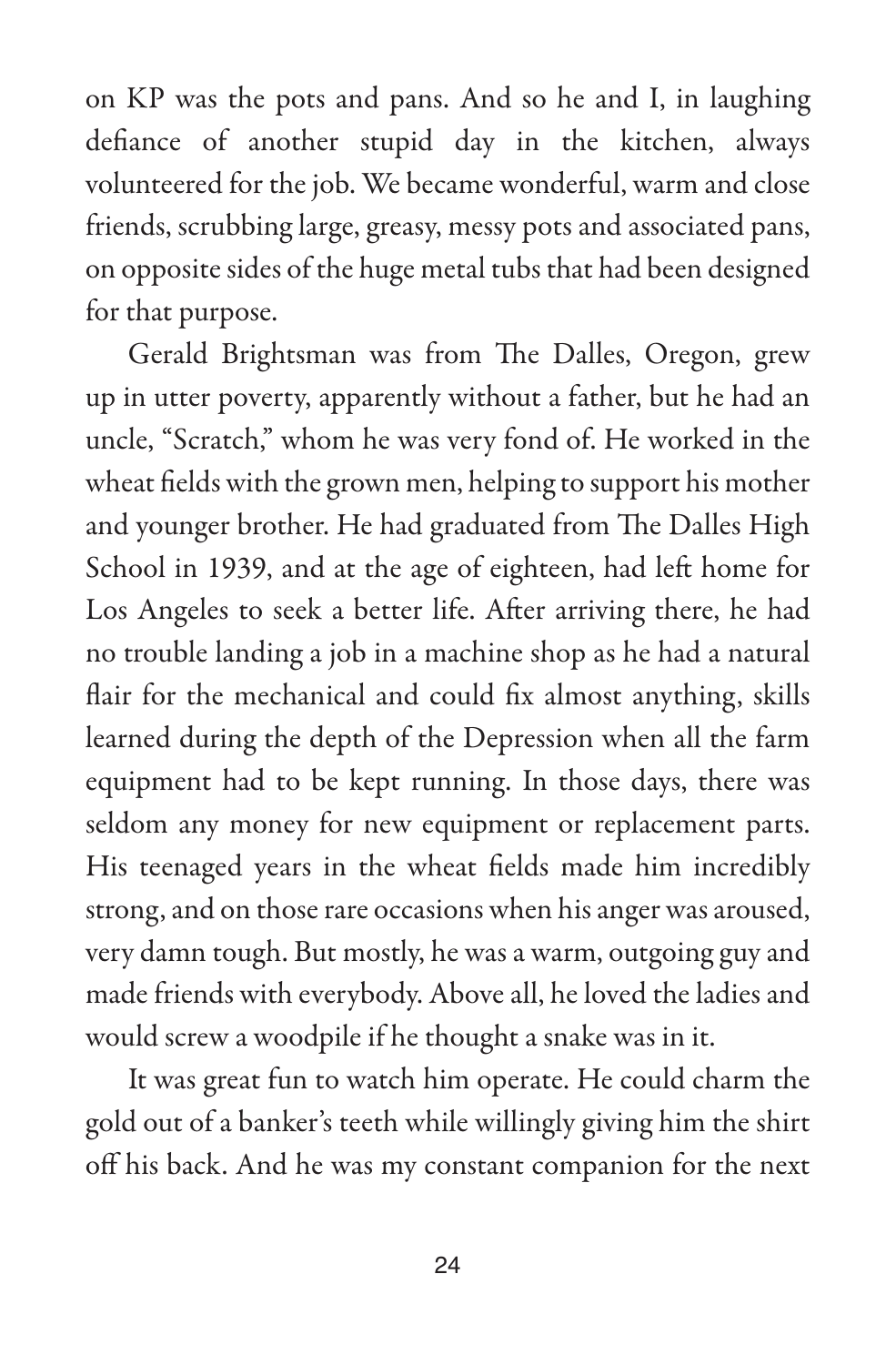twenty-two months until his death during an attack on the outskirts of the small Dutch town of Beek.

He and I had spent long hours talking and dreaming aloud of the great times we would have when the war was over. Neither of us had a very clear idea of what we were doing in the paratroops, but the potential for great danger was never of concern.

Even after all of these years, it is with immense sadness that I remember that time. A few days after the battle for Beek, Holland, I had the priveledge of being "burial sergeant." I led several of my men back to the area where my dear friend, along with Pat Rickard, Wade Smith, Chuck Logan, and a couple of others had fallen. As we looked down at what had been Gerald Brightsman, now just a discolored, stinking, maggot-infested corpse, many of the guys wept, and something went out of me that day.